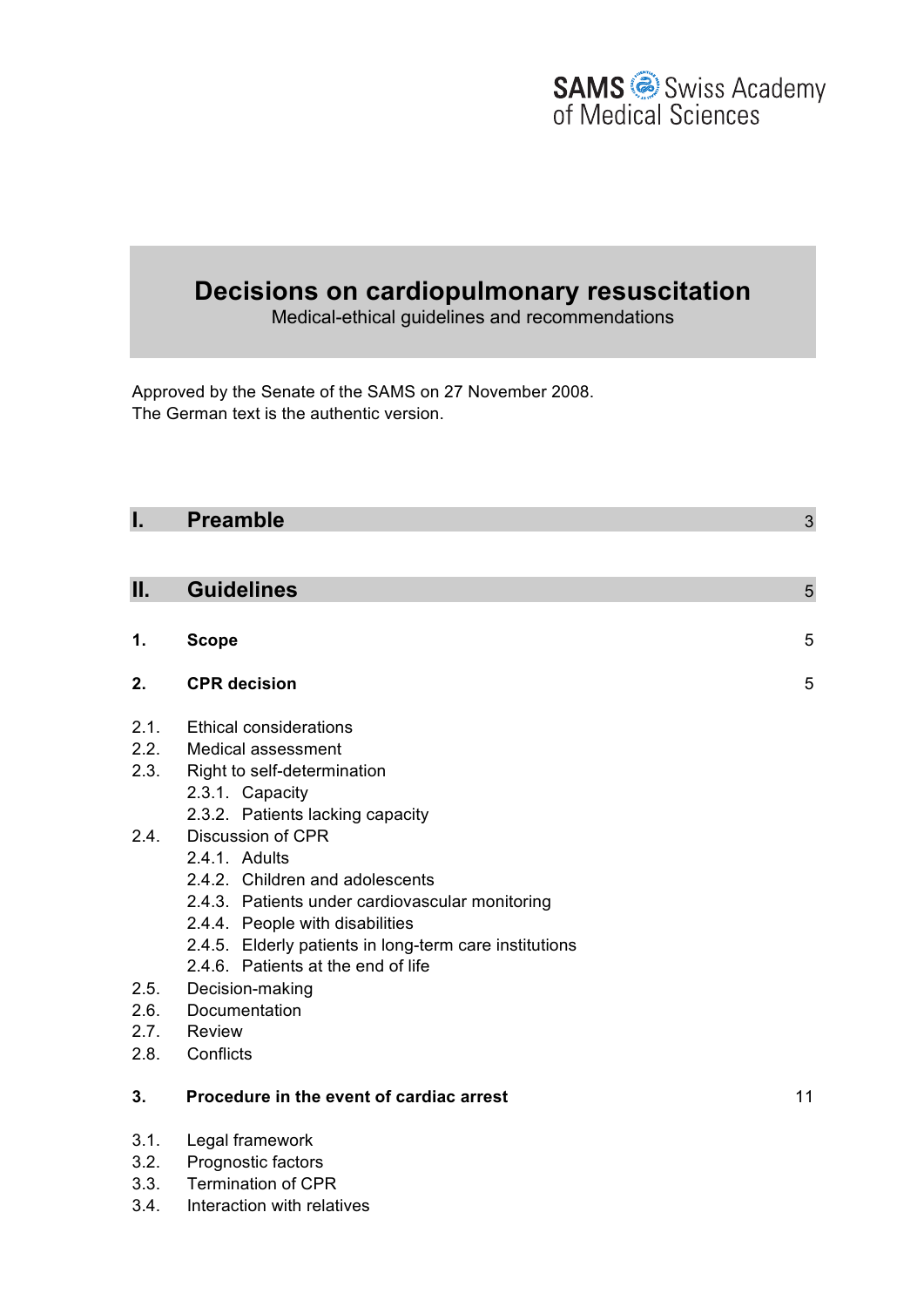3.5. Team debriefing

| Ш.                                     | <b>Recommendations</b>                                                                                                                     | 14 |
|----------------------------------------|--------------------------------------------------------------------------------------------------------------------------------------------|----|
| 1.                                     | To people responsible for training and continuing education of medical and nursing                                                         |    |
|                                        | personnel                                                                                                                                  |    |
| 2.                                     | To healthcare institutions (emergency services, casualty departments, acute<br>hospitals, elderly and nursing homes, etc.)                 |    |
| 3.                                     | To political authorities and sources of funding                                                                                            |    |
| IV.                                    | <b>Appendix</b>                                                                                                                            | 15 |
| $\mathbf{1}$ .<br>1.1.<br>1.2.<br>1.3. | <b>Outcome of CPR in adults</b><br><b>Basic principles</b><br>Outcomes<br>1.2.1. Out-of-hospital CPR<br>1.2.2. In-hospital CPR<br>Comments | 15 |
| 2.<br>2.1.<br>2.2.                     | <b>Outcome of CPR in children</b><br><b>Basic principles</b><br>Outcomes<br>2.2.1. Out-of hospital CPR<br>2.2.2. In-hospital CPR           | 17 |
| 3.<br>3.1.<br>3.2.                     | <b>References</b><br>Adults<br>Children                                                                                                    | 19 |

|  | Information on the preparation of these guidelines |  |  |  | 21 |
|--|----------------------------------------------------|--|--|--|----|
|--|----------------------------------------------------|--|--|--|----|

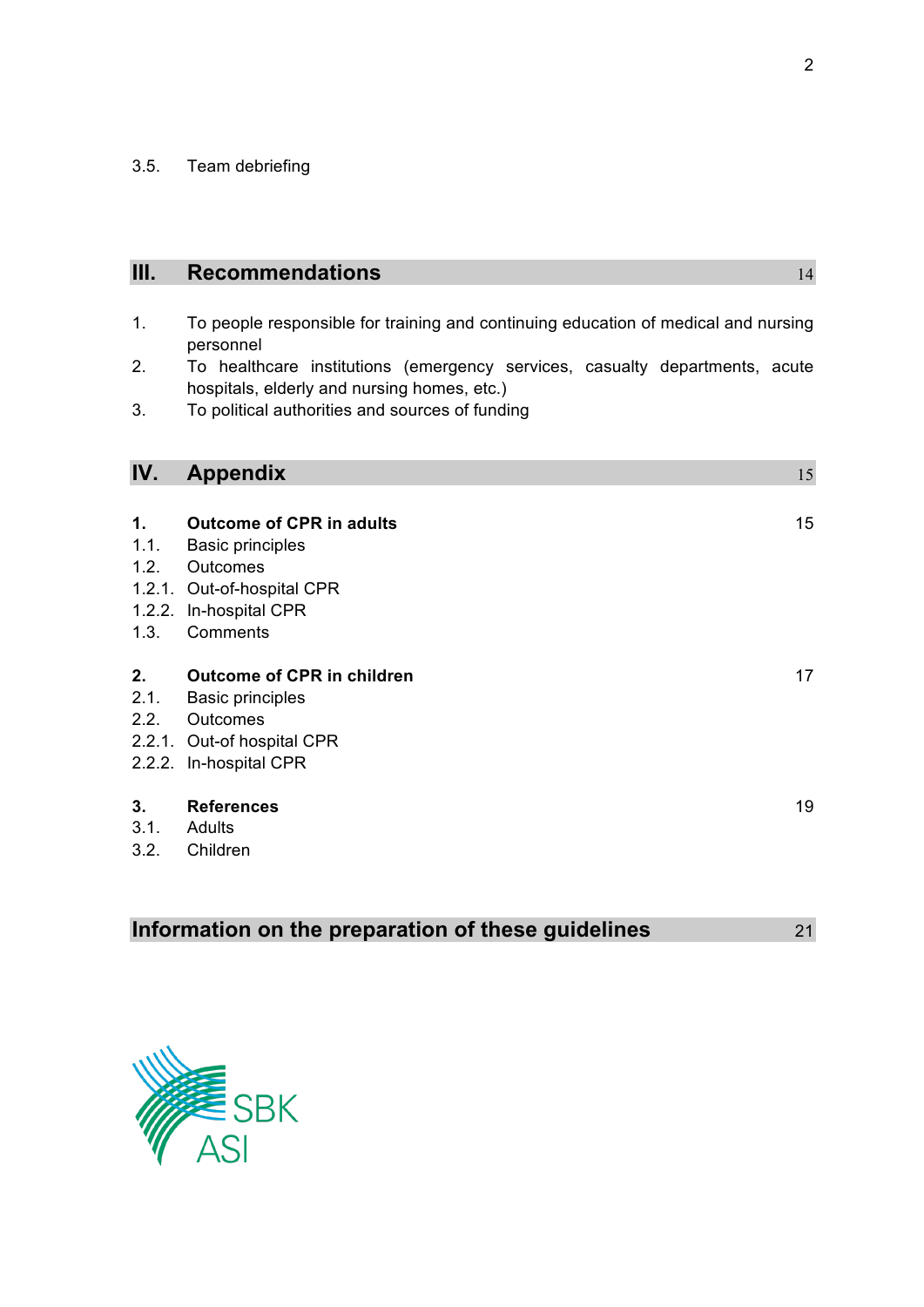The Central Committee of the Swiss Professional Association for Nurses (SBK/ASI) has taken note of these guidelines and recommends that its members and all nurses should abide by them.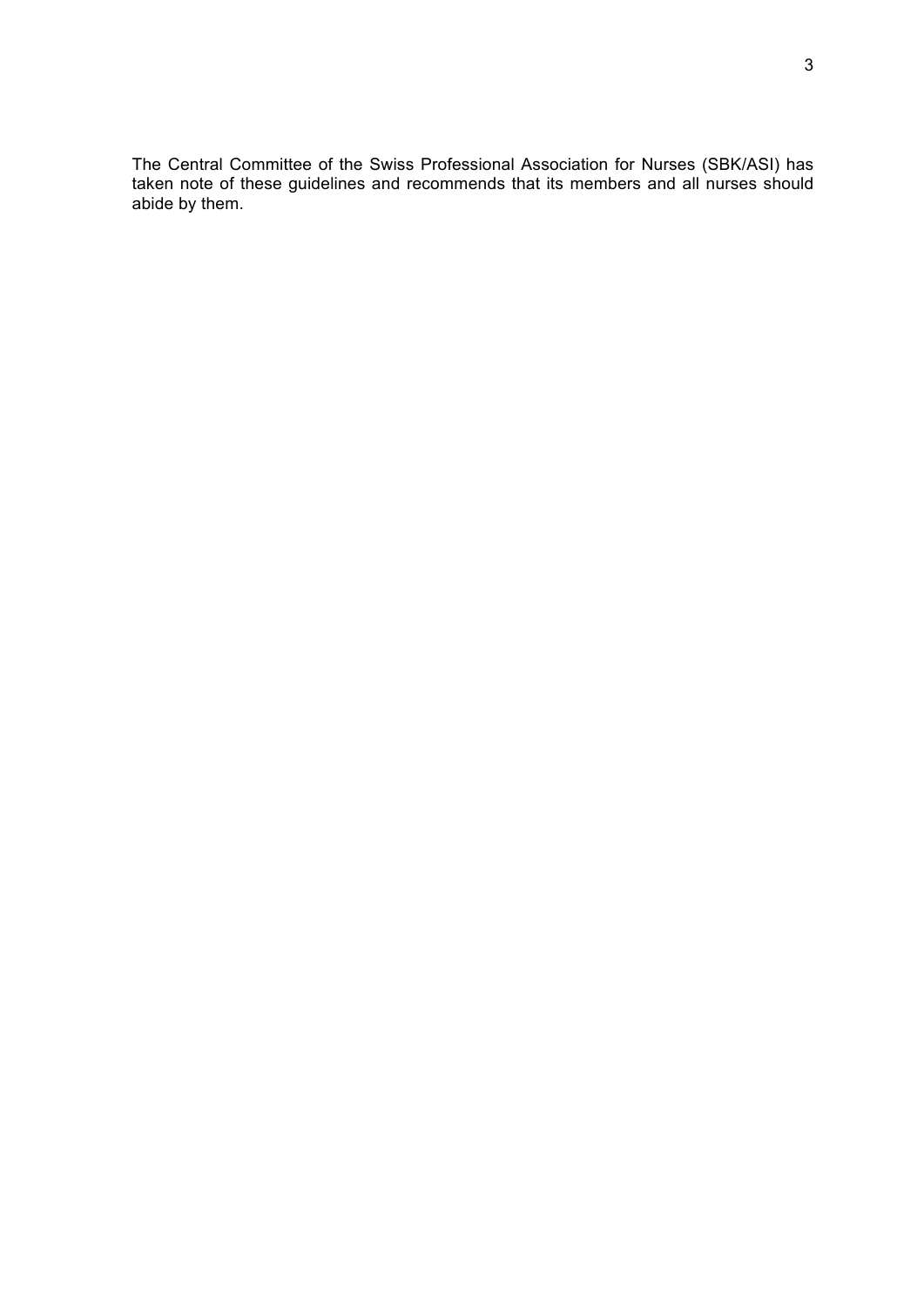## **Decisions on cardiopulmonary resuscitation**

Medical-ethical guidelines and recommendations

## **I. Preamble**

About 60,000 people die each year in Switzerland. The majority of these deaths are due to cardiac arrest resulting from a serious pre-existing condition. However, in around 6000 cases (precise statistics are not available) sudden cardiac arrest occurs without any previous signs of disease giving cause for alarm, often outside the hospital setting. Thanks to modern resuscitative measures, some of these patients (currently less than 10% in Switzerland) can be saved. Success depends crucially on the immediate availability and the quality of (rapidly initiated) resuscitative measures.

In theory, resuscitation can be attempted in every situation in which cardiac arrest occurs. However, fundamental questions inevitably arise – the question of the chances of success and the appropriateness of resuscitation efforts in the individual case, and whether in a given situation attempted resuscitation is actually in accordance with the wishes of the patient concerned.

The success or failure of resuscitative measures depends on the pre-arrest state of health and the circumstances in which the cardiac arrest occurs. These factors cannot be reliably assessed either in advance or in the acute situation. The public's perception of the circumstances and outcome of resuscitation efforts is often distorted and overly optimistic. As a result of social expectations regarding what is medically possible, physicians and other professionals – especially emergency medical services – increasingly feel obliged to initiate resuscitative measures immediately for every patient in cardiac arrest. However, such measures are not medically indicated in every case, nor are they desired by all patients.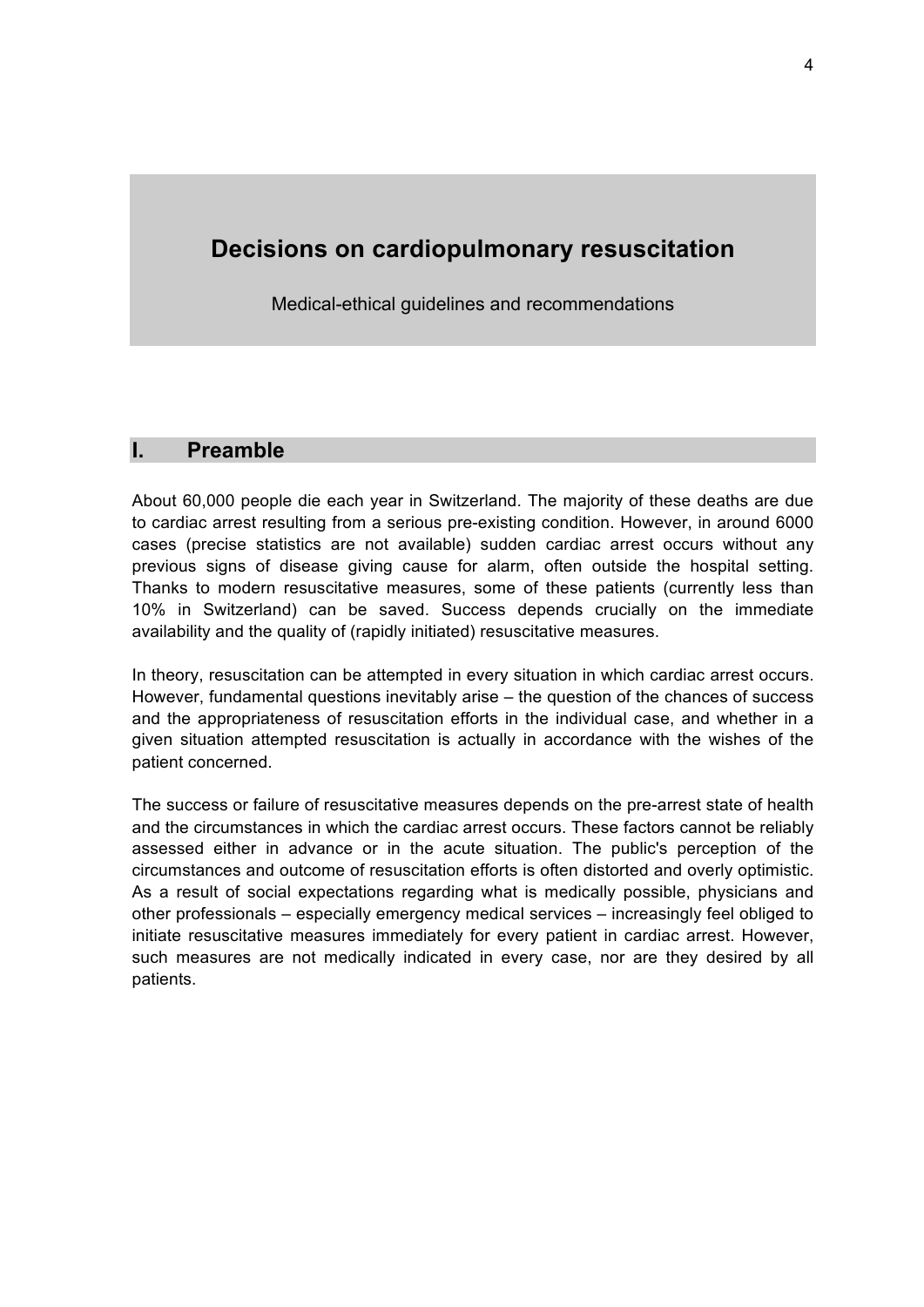Decisions about resuscitation often involve considerable emotional stress for all concerned. For physicians and other professionals, in particular, dilemmas may arise from the duty to save life, to do no harm and to respect the patient's wishes.

Because there is no time for an evaluation of interests when cardiac arrest occurs, the topic of resuscitation should be discussed early on. By defining the procedure in advance, it is possible to include the patient in the decision-making process. The decision on whether resuscitation is to be attempted must be transparent and readily comprehensible. It must respect the patient's dignity, right to life and autonomy, and it must not be influenced by external value systems or by economic considerations.

The present guidelines are mainly concerned with advance decisions regarding resuscitative measures in the event of cardiac arrest. The guidelines are designed to support the decision-making process and offer guidance for discussions about resuscitation attempts. They also contain advice on decision-making in the cardiac arrest situation.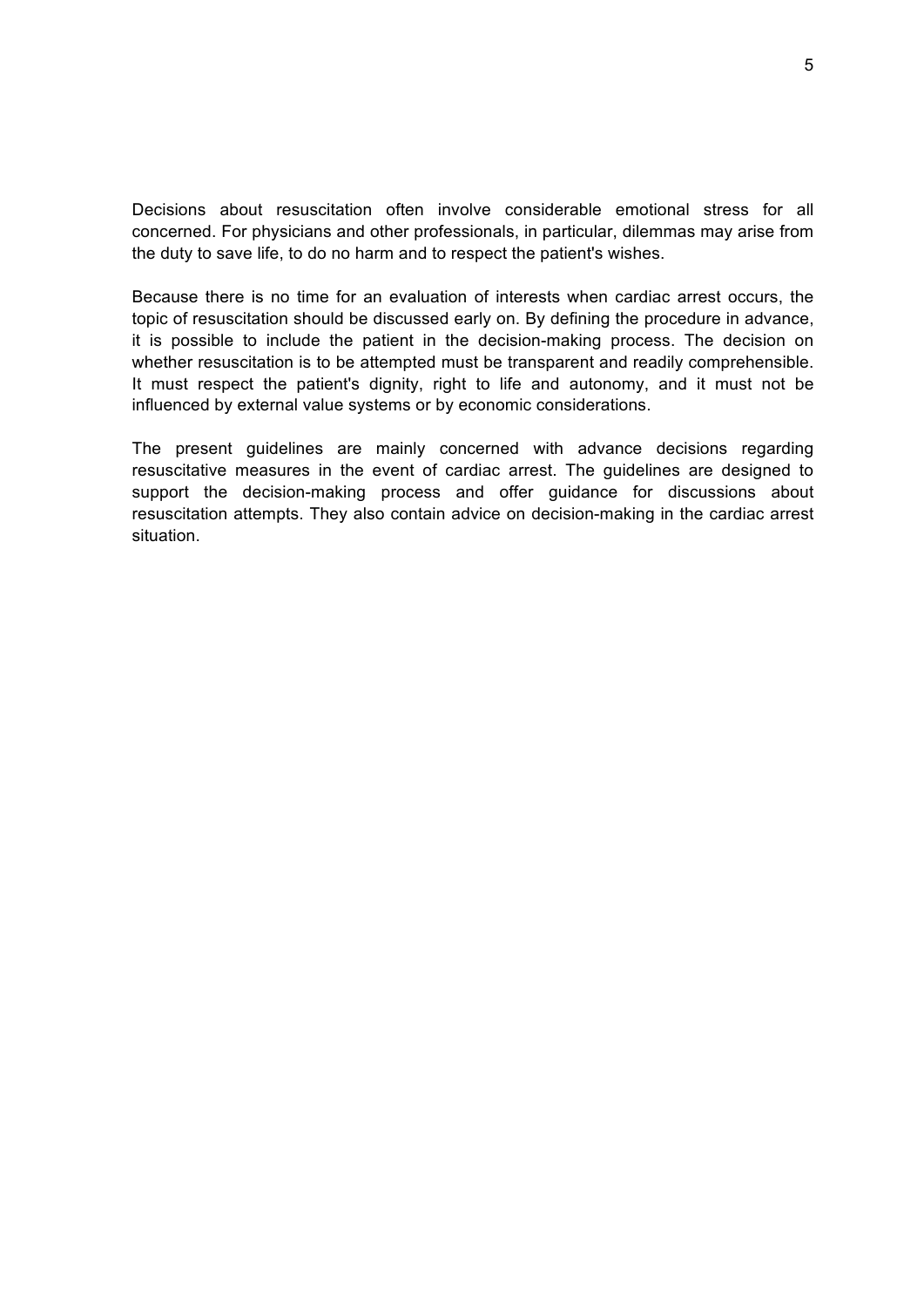## **II. Guidelines**

#### **1. Scope**

The present guidelines are addressed primarily to physicians<sup>1</sup> and healthcare professionals, and especially to nurses and paramedics, both within and outside healthcare institutions. They deal first with the decision on whether or not cardiopulmonary resuscitation<sup>2</sup> measures are to be provided in the event of respiratory or cardiac arrest<sup>3</sup> in adults or children. They focus on the process leading up to this decision. Although the guidelines are intended for institutions in particular, they are also broadly applicable to the general practice setting. Also included is advice on the procedure to be followed in the event of sudden cardiac arrest occurring in or out of an institution.

The decision not to attempt CPR in a given situation (DNAR $4$  decision) must not affect any other aspect of the patient's medical treatment and care, including measures designed to prevent cardiac arrest. Accordingly, these guidelines do not cover decisions regarding diagnostic and therapeutic measures which are not directly associated with acute cardiac arrest, e.g. intensive and palliative care<sup>5</sup>.

CPR in newborns is a separate issue and is not dealt with in these guidelines $<sup>6</sup>$ .</sup>

#### **2. CPR decision**

#### **2.1. Ethical considerations**

CPR decisions are based on three principles of medical ethics which may conflict in specific situations, namely the principles of beneficence and non-maleficence and the duty to respect patient autonomy. The principle of beneficence involves a duty to preserve the patient's life if possible and underpins the initiation of CPR efforts in an emergency with no advance knowledge. The duty to do no harm underpins the withholding of CPR measures if they would impose an unnecessary burden on the patient. Finally, the duty to respect patient autonomy requires that, if the patient so wishes, CPR should not be attempted.

 $1$  On being incorporated into the Code of the Swiss Medical Association (FMH), the guidelines become binding for all members of the FMH.<br><sup>2</sup> For simplicity, the term "resuscitation" or "CPR" is used hereafter.<br><sup>3</sup> Referred to hereafter as "cardiac arrest". Cardiac arrest is characterized by the lack of mechanical heart

activity, diagnosed clinically on the basis of unconsciousness, apnoea or gasping respiration and absence

of pulse.<br>
4 Do Not Attempt Resuscitation.<br>
5 Cf. the following medical-ethical guidelines of the SAMS: "Borderline questions in intensive-care medicine",<br>
"Palliative care" and "Care of patients in the end of life".

Guidelines prepared by a working group of the Swiss Society of Neonatology are already available on this topic. See: "Empfehlungen zur Betreuung von Frühgeborenen an der Grenze der Lebensfähigkeit (Gestationsalter 22–26 SSW)" (Guidelines for the care of infants born at the limit of viability [gestational age 22–26 weeks]), Swiss Medical Journal (SÄZ) 2002;83:1598-5 and "Die Betreuung und Reanimation des Neugeborenen" (The care and resuscitation of newborns), Paediatrica 2007;18:36-45.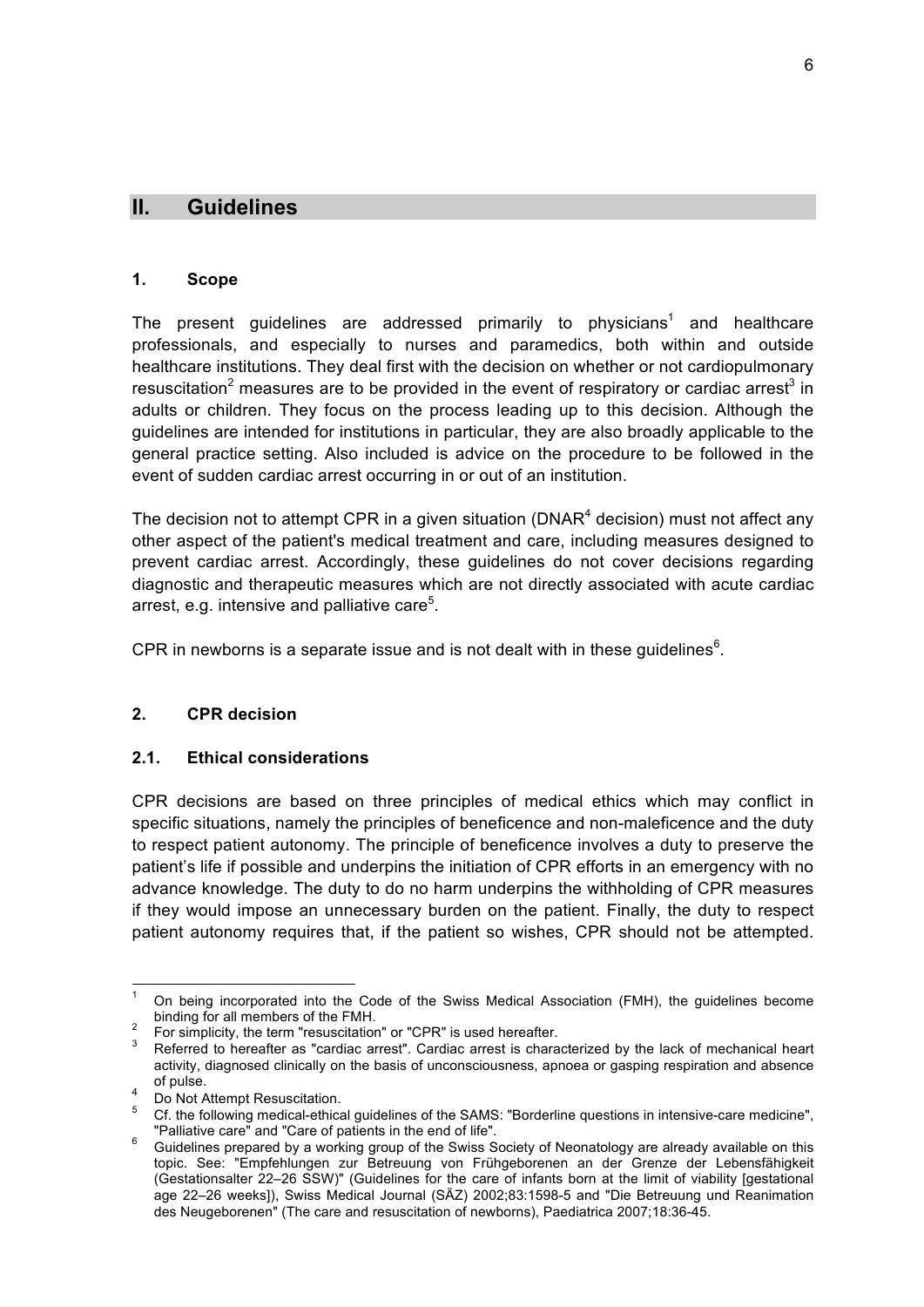The CPR decision calls for a careful evaluation, giving due consideration to these principles.

## **2.2. Medical assessment**

The most important medical criteria for the decision as to whether or not CPR measures are indicated are the immediate and longer-term chances of survival and the expected health status after CPR (see Appendix). The pre-arrest status is crucial. It is a matter of importance whether a cardiac arrest occurs as a natural end-of-life event resulting from a serious illness, or unexpectedly in a previously "healthy" individual.

If there is a chance that a patient may survive cardiac arrest without severe neurological impairment, a CPR attempt is indicated from the medical point of view. In patients at the end of life<sup>7</sup>, on the other hand, CPR measures are not appropriate. Assessment is more difficult in the case of patients with an incurable, progressive disease which may persist for months or even years. In such situations, the patient's wishes, or presumed wishes, are the key factor in decision-making.

## **2.3. Right to self-determination**<sup>8</sup>

The right to self-determination means that every person with capacity is entitled to state his or her preferences regarding CPR. This means that a person may refuse CPR even if such measures would be indicated according to the medical assessment. In these cases, the patient's wishes must be respected. However, the right to self-determination does not extend to cases where the patient demands the "impossible", i.e. treatments that have no chance of success and are therefore not medically indicated.

## **2.3.1. Capacity**

Mental capacity is a prerequisite if an expression of wishes is to be binding. It must be assessed in the overall context of the specific situation and in relation to the decision to be made. Capacity with regard to CPR means that the person concerned is capable of grasping the implications of a CPR decision and of formulating and expressing preferences without any external pressure. In general, adults and adolescents are presumed to have such capacity.

If in a particular case there are serious doubts with regard to a patient's capacity, thorough assessment by a specialist is recommended, possibly involving consultation with people close to the patient or third parties. A contradiction between a patient's current and past preferences does not in itself justify a presumption of incapacity.

I.e. cases where the physician concludes, on the basis of clinical signs, that a process has started which can be expected to lead to death within a matter of days or weeks. See "Care of patients in the end of life",

medical-ethical guidelines of the SAMS.<br><sup>8</sup> For further details, see "Patients' right to self-determination", medical-ethical principles of the SAMS (available in French/German/Italian).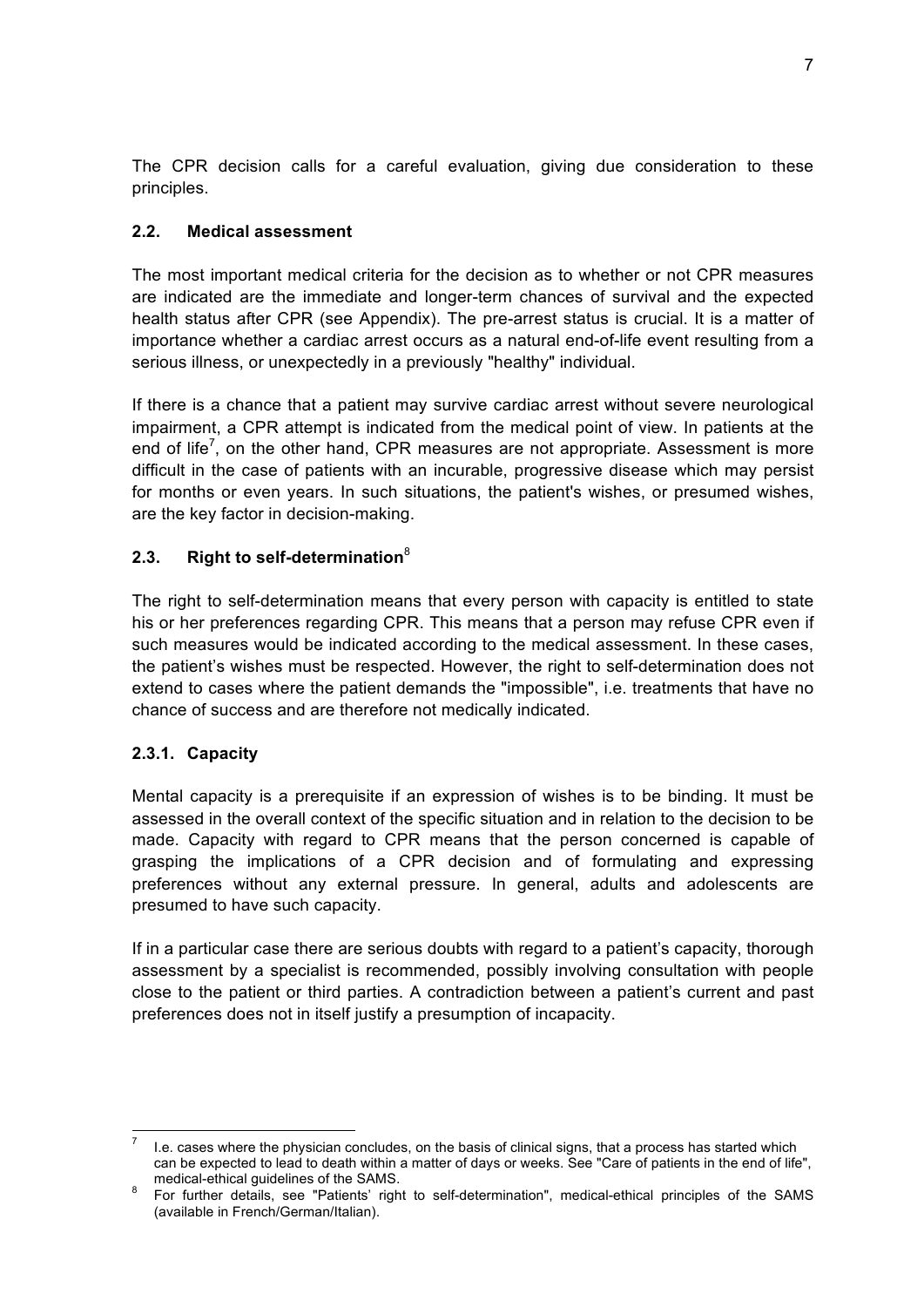#### **2.3.2. Patients lacking capacity**

If a person no longer has mental capacity, any preferences expressed in an advance directive with regard to this situation are applicable.

Legal representatives (e.g. parents, guardian) or a representative appointed by the patient in an advance directive $9$  must be involved in the decision-making process. They will be guided by any wishes expressed by the patient in an advance directive.

In the absence of a written advance directive, the patient's presumed wishes must be determined. Important indications are provided by previously stated preferences, the patient's ideas regarding death and dying, and his/her acceptance of limited quality of life. What is important is what patients themselves would decide were they capable of doing so (presumed individual wishes). In cases where a patient has never had capacity and in situations where the patient's presumed wishes cannot be determined, the patient's best interests are to be pursued.

#### **2.4. Discussion of CPR<sup>10</sup>**

#### **2.4.1. Adults**

Discussions with patients concerning their illness, prognosis and expectations with regard to treatment and care should if possible include the topic of cardiac arrest and CPR. As this may cause anxiety, it should be carefully determined to what extent the patient wishes to confront this topic.

For practical reasons, however, it is not possible to discuss cardiac arrest and CPR with all patients. Nor, in many cases, is it appropriate to do so.

Inpatients should be informed, by means of the general information brochure issued by the hospital, that in the event of unexpected cardiac arrest, CPR measures are routinely initiated unless arrangements to the contrary have been made in advance. They must also be informed that if they are opposed to this, they should raise the matter with the responsible physician.

In situations where CPR attempts would not be medically indicated (see Section 2.2.), the responsible physician<sup>11</sup> must discuss this with the patient<sup>12</sup>. The matter should be discussed with the necessary sensitivity, focusing not on the question of CPR but on the possibilities of and limits to medical treatment, and on the patient's expectations and wishes.

<sup>&</sup>lt;sup>9</sup> Depending on cantonal regulations, other persons (e.g. spouse) may be authorized to represent the patient.<br>10 Cf. the article by Ghelli R., Gerber A.U. "Wiederbelebung – ja oder nein: Was sagt der Patient dazu?"

<sup>(&</sup>quot;Resuscitation – yes or no: what does the patient want?"), Swiss Medical Journal (SÄZ) 2008;89:39,

<sup>1667–1669 11</sup> Who the "responsible physician" is must be defined within the institution.<br><sup>12</sup> See also Section 2.4.6.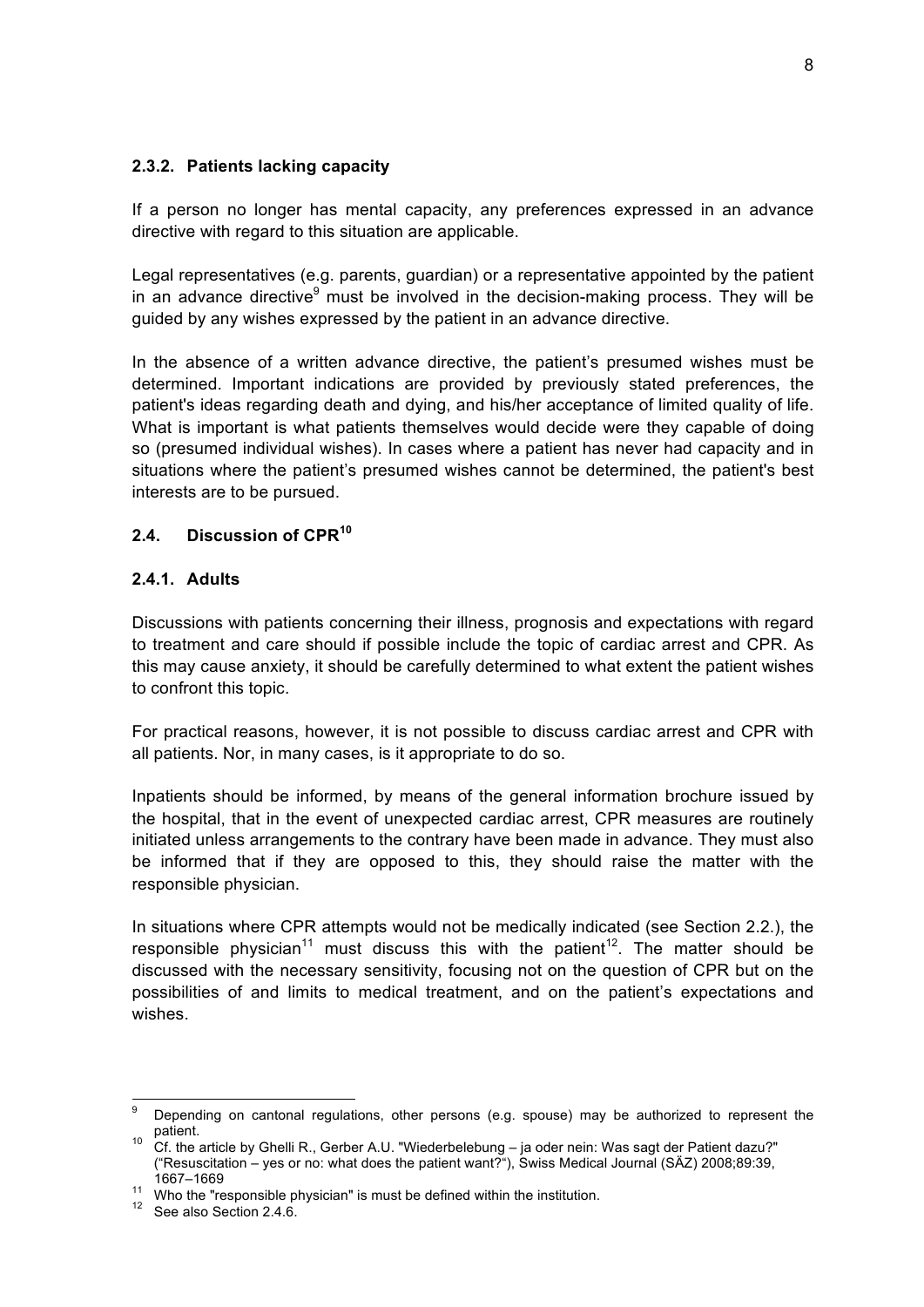Discussion of CPR is challenging. The physician must inform the patient of the results of the medical assessment (cf. Section 2.2.). The patient should also be informed, as objectively and realistically as possible, about treatment options and limits, the prognosis and the potential harm or benefits which could arise from CPR measures. Any concerns expressed by the patient or relatives must be taken seriously. In particular, it must also be made clear that a DNAR decision does not affect any other treatment decisions.

#### **2.4.2. Children and adolescents**

For most children and adolescents admitted to hospital, discussion of CPR is not necessary, since the risk of cardiac arrest is very low and in most cases there is no underlying disease which would make CPR appear to be not medically indicated. However, the question does need to be discussed in cases where it is foreseeable that CPR would not be successful or the potential harm arising from CPR would outweigh the benefits for the patient.

Older children and adolescents must be appropriately involved in discussions of medical measures and are entitled to have their wishes taken into account. This also applies to CPR decisions. When assessing the extent to which the children or adolescents concerned should be involved in such discussions as well as their parents, it is important to consider both the child's maturity and individual ability to cope with the stresses involved.

In most cases it is possible to reach a consensus, but often a series of discussions will be required. If agreement cannot be reached, even with professional support, the responsible supervisory authority should be consulted.

#### **2.4.3. Patients under cardiovascular monitoring**

In cardiac patients who are under close cardiovascular monitoring, e.g. during a surgical procedure, in the cardiac catheterization laboratory, or in cardiac or cardiosurgical intensive care, the probability of successful CPR is above average at around 70%. By contrast, CPR measures are often unsuccessful in cases where the primary problem is not of a cardiac nature, since here cardiac arrest typically occurs as the culmination of serious systemic events (see Appendix).

If a DNAR decision exists for a patient who intends to undergo a diagnostic or therapeutic intervention, this decision must be reviewed when the patient is informed about the procedure, and the risk of cardiac arrest must also be discussed. The patient should be informed about the greater likelihood of a successful outcome in this specific situation. If the patient still refuses CPR, these wishes must be respected. A situation may then arise in which the patient dies in "monitored cardiac arrest". It is therefore important that the patient's wishes should be clearly documented in the form of a DNAR decision (with reasons stated) in the patient's records, and communicated to the intervention team. If the planned intervention is an elective procedure, the physician may refuse to perform it on conscientious grounds.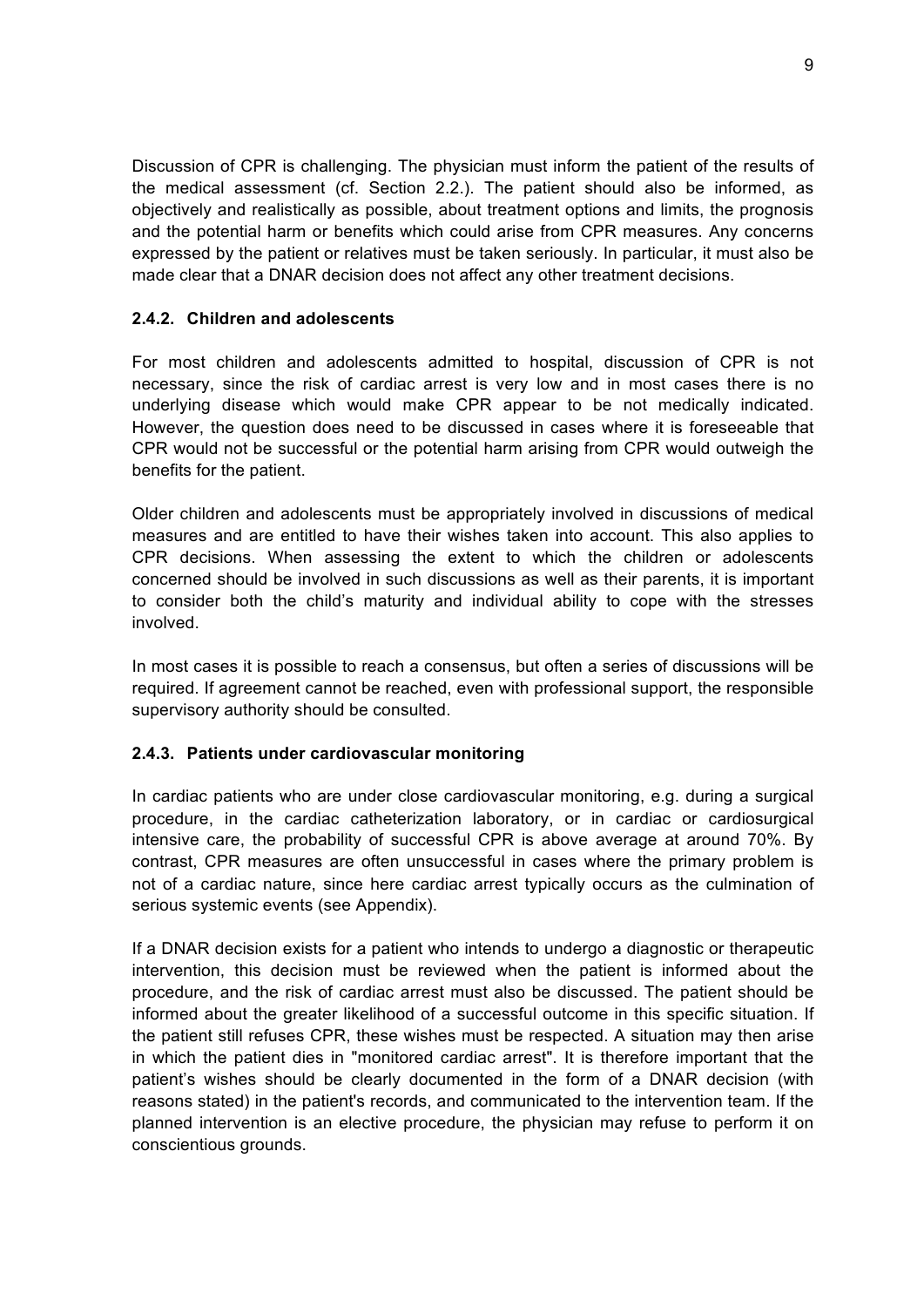#### **2.4.4. People with disabilities**

For people with disabilities, it may be more difficult to assess the expected state of health after CPR on account of the existing impairment. Here, it should be borne in mind that healthy people often judge the quality of life differently than the people concerned themselves. This is particularly relevant when third parties have to make decisions on behalf of a patient who lacks capacity. In discussions with the people who care for incapacitated patients with disabilities, efforts should be made to obtain as clear a picture as possible of the patient's quality of life in the context of the care received and, on this basis, to determine the patient's best interests. On no account should the personal views of the healthcare professionals concerned regarding quality of life be the decisive factor in CPR decisions. Particular care is required if CPR is considered inappropriate on the basis of the medical assessment.

If the presumed wishes of the person concerned are known, they must be taken into account. For patients who have always lacked capacity, the evaluation should be carried out on the basis of the principles of beneficence and non-maleficence, in the best interests of the patient concerned, and in consultation with the relatives and especially the legal representative.

## **2.4.5. Elderly patients in long-term care institutions**<sup>13</sup>

In general, the procedure to be followed in the event of a cardiac arrest should also be discussed with elderly patients in need of care who are admitted to a long-term care institution, and their preferences should be ascertained. If the institution lacks the capability to perform CPR, newly admitted patients and (if these patients lack capacity) the people close to them must be informed accordingly.

In all cases, i.e. also for patients who refuse CPR, it should be ensured that potentially treatable emergencies with clinical manifestations similar to acute cardiac arrest (e.g. foreign-body airway obstruction) are treated immediately with all due care.

#### **2.4.6. Patients at the end of life**

In patients at the end of life<sup>14</sup> the emphasis is placed on palliative care.<sup>15</sup> Emotional and psychological factors often make it difficult for patients, relatives and members of the care team<sup>16</sup> to recognize and accept that the end of life is approaching. Discussions within the care team can facilitate this process. Equally important is sensitive discussion of expectations, wishes and fears with patients and relatives.

<sup>&</sup>lt;sup>13</sup> Cf. "Treatment and care of elderly persons who are in need of care", medical-ethical guidelines and recommendations of the SAMS.<br><sup>14</sup> For a definition of "patients at the end of life", see Footnote 7.<br><sup>15</sup> Cf. "Palliative care", medical-ethical guidelines of the SAMS.<br><sup>16</sup> I.e. the interdisciplinary and interprofessional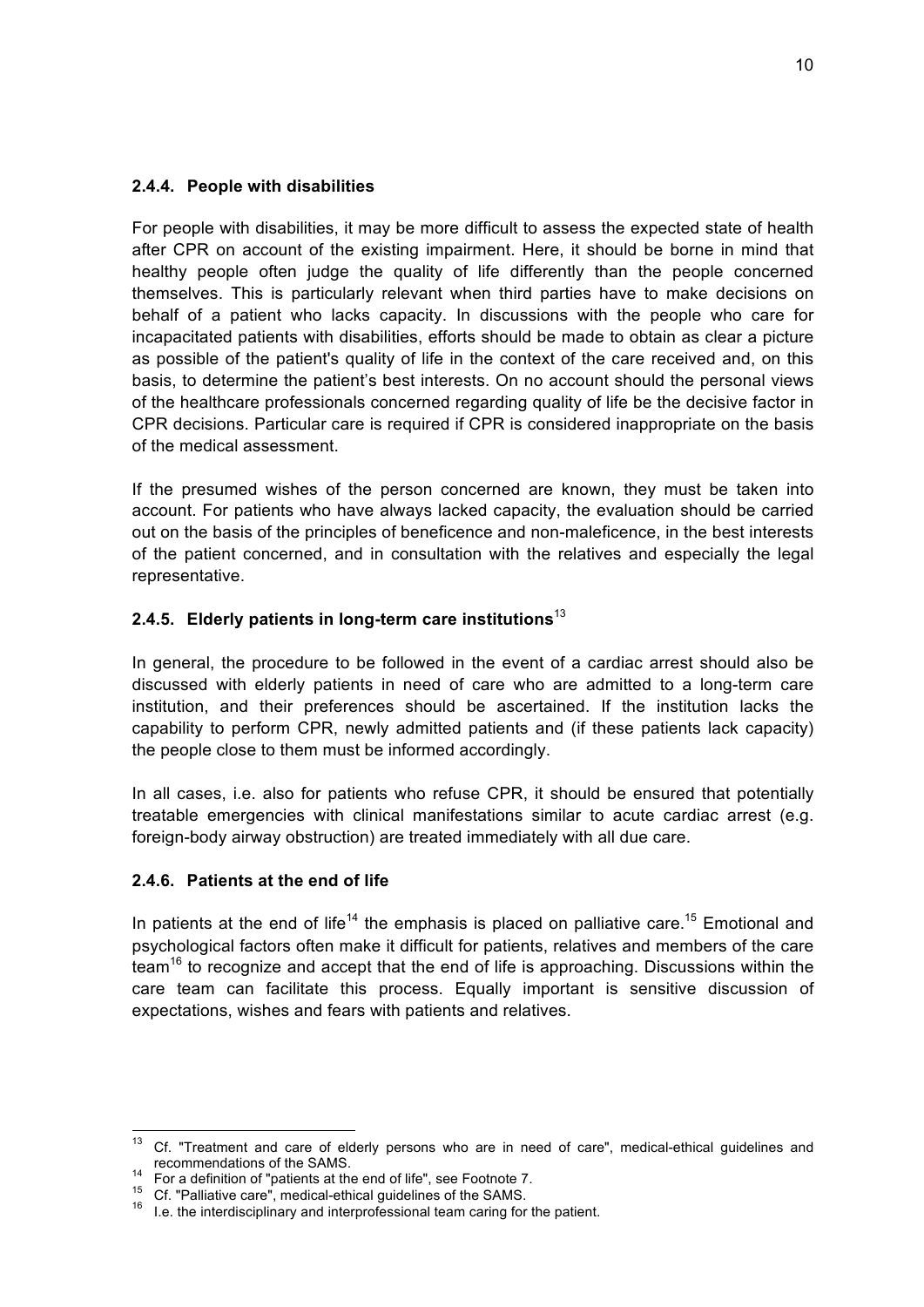#### **2.5. Decision-making**

The CPR decision should generally be discussed within the care team. If a patient with capacity explicitly refuses CPR, this must be respected by all concerned. For patients who lack capacity and whose presumed wishes need to be ascertained, the CPR decision must never be delegated to the relatives. The decision should, as far as possible, be based on consensus within the care team and supported by the relatives. Ultimately, however, responsibility rests with the attending physician.

#### **2.6. Documentation**

The CPR decision must be clearly indicated as "Resuscitation: Yes" or "Resuscitation: No" (or "DNAR") in the patient's medical and nursing records. The DNAR decision means exclusively that electromechanical cardiopulmonary resuscitation is not to be attempted in the event of a documented cardiac arrest. On the basis of his definition reduced CPR measures<sup>17</sup> are to be rejected. For patients under continuous cardiovascular monitoring (e.g. in an intensive care unit), special rules must be developed which take individual situations into account.

The attending physician must sign and date the entry in the patient's records, also indicating whether a binding statement of the patient's wishes is available. In complex situations, the reasons for the decision should be stated in more detail in both the nursing and medical records (for outpatients, in the GP's records).<sup>18</sup>

#### **2.7. Review**

The CPR decision must be reviewed at regular intervals. This also applies in particular to outpatients suffering from a chronic progressive disease. Reassessment of the CPR decision is often required in view of the course of the disease, the need for surgical procedures, response or non-response to treatment and adverse effects, and the occurrence of complications and sequelae. Patients' preferences may well change as they grapple with the disease. Even if a previous decision remains valid, it should be regularly updated and communicated. In the hospital, reviews should be conducted regularly, especially whenever patients are moved from one ward to another, and more frequently in accordance with the situation of critically ill patients. The updated entry must be signed and dated by the attending physician. If a new care team assumes responsibility for a patient and there is any uncertainty regarding the CPR decision, it should consult the previous care team. In cases of doubt, the decision should once again be appropriately discussed with the patient – or with representatives or relatives if the patient lacks capacity.

<sup>&</sup>lt;sup>17</sup> At certain hospitals, the CPR decision is not only specified in terms of "Yes" or "No", but includes further intermediate options, e.g. "electromechanical resuscitation without intubation", "pharmacological

resuscitation only" and "no mechanical resuscitation". 18 Cf. the documentation form proposed in: Ghelli R., Gerber A.U.: "Wiederbelebung – ja oder nein: Was sagt der Patient dazu?" (Resuscitation – Yes or No: what does the patient want?) Swiss Medical Journal (SÄZ) 2008;89:39, p. 1669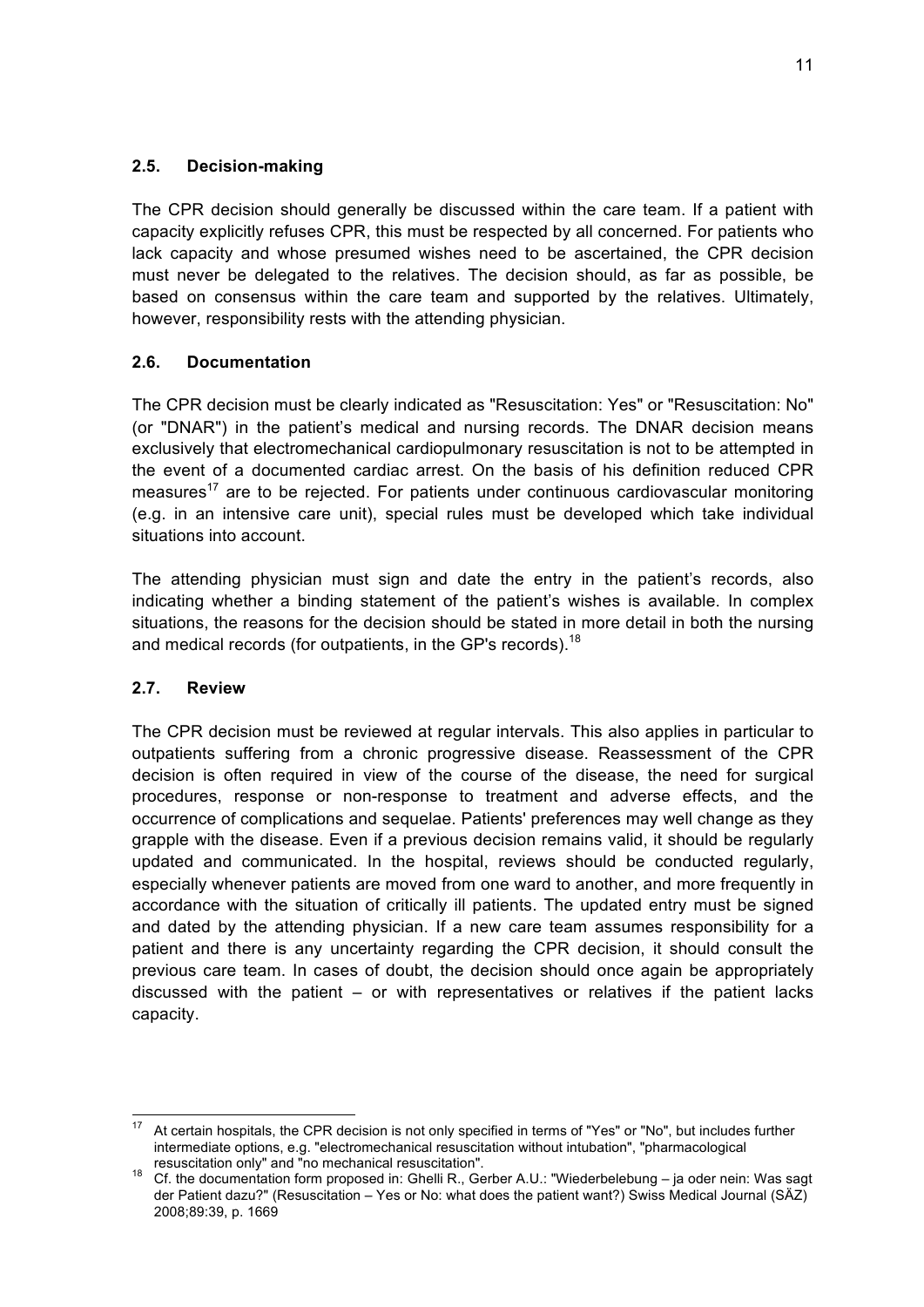If the patient is to be transferred, the ambulance team must be informed of any existing DNAR decision (including the reasons for it). If such a decision is based on the patient's preferences, it is also binding for the ambulance team.

## **2.8. Conflicts**

Patients or relatives sometimes request CPR even in situations where it is not medically indicated. It may also happen that relatives do not accept a patient's refusal of CPR. Such situations indicate an increased need for information. Often it is a question of resolving misunderstandings and, in a series of discussions, explaining to the patient and relatives the limits of curative medicine and the possibilities of palliative care.

In the event of differences of opinion within the care team, the reasons need to be carefully explored. Different value systems and possible courses of action should be discussed. In cases of conflict, professional support should be sought.

## **3. Procedure in the event of cardiac arrest**

Cardiac arrest is always an emergency calling for rapid decision-making and action. Especially in cases where someone suffers a cardiac arrest in a public place, no evidence of pre-existing conditions or the patient's preferences is generally available. In a hospital, however, it should be immediately apparent from the patient's records whether or not CPR measures should be initiated (see Section 2).

A basic precondition for the implementation of CPR measures is a clinically correct diagnosis of cardiac arrest. Given the urgency, the decision must be made in a matter of seconds; any delay caused by further investigations would make the prognosis worse. If there is any doubt, appropriate CPR measures must therefore be initiated immediately.

## **3.1. Legal framework**

Under applicable law,<sup>19</sup> there is a general duty to provide assistance in an emergency. Here, given their specialist knowledge, greater demands are placed on physicians and healthcare professionals than on medical lay people.

If in an emergency the wishes of the person concerned are not known and his/her presumed wishes cannot be ascertained in a timely manner, it must be assumed that the patient wishes to live.

However, even in an emergency, the patient's wishes are binding for anyone providing treatment. If there is clear evidence that a person is opposed to CPR attempts, such measures must not be taken. If this only becomes evident in the course of CPR efforts, e.g. on the basis of an advance directive, CPR must be terminated.

In the case of cardiac arrest due to attempted suicide, it should not generally be concluded purely on the basis of the suicidal act that the person concerned would refuse

The duty to provide emergency assistance is based on Article 128 of the Swiss Penal Code: "Anyone who fails to help a person whose life is in immediate danger, although he can be reasonably expected to do so in the circumstances, shall be liable to punishment by imprisonment or a fine."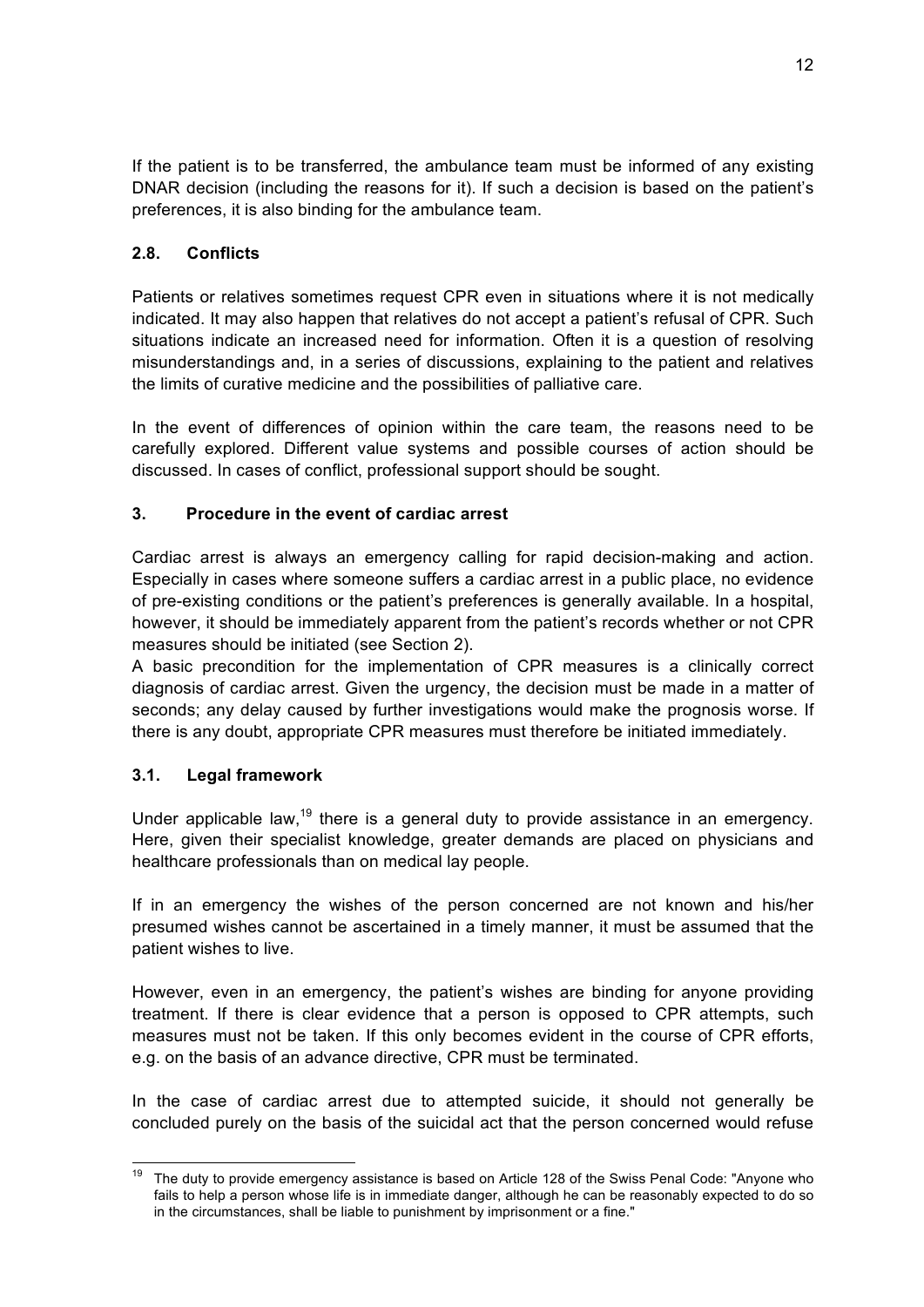CPR. The antecedents and method of suicide, the duration of suicidality, and the individual's capacity call for careful evaluation. However, since this is generally not possible in an emergency, CPR should be attempted if there is any doubt.

## **3.2. Prognostic factors**

In assessing the chances of successful resuscitation, the following prognostic factors are relevant.<sup>20</sup> However, these can only be estimated in advance to a limited extent.

Favourable prognostic factors:

- short interval between the onset of cardiac arrest and the start of CPR and initial defibrillation (witnessed collapse, cardiac arrest in the course of a diagnostic or therapeutic procedure, etc.);
- tachydysrhythmia (ventricular tachycardia, ventricular fibrillation);
- good previous state of health.

Unfavourable prognostic factors:

- clear evidence of cardiac arrest, without effective CPR, for more than 10 minutes (after exclusion of hypothermia and with no evidence of intoxication;
- absence of cardiac electrical activity (asystole);
- pulseless electrical activity (PEA);
- severe concomitant disease and poor pre-arrest state of health;
- known pre-existing, life-threatening, non-treatable disease;
- special circumstances of cardiac arrest (e.g. multiple trauma).

The prognostic factors listed above are also relevant for children and adolescents. Especially in young children, cardiac arrest is often preceded by respiratory arrest. In this situation, the chances of successful CPR are good if appropriate measures (assisted or artificial respiration) are taken before the onset of cardiac arrest (see Appendix).

## **3.3. Termination of CPR**

In addition to the patient's wishes (see Section 3.1.) and unfavourable prognostic factors (see Section 3.2.), failure of CPR constitutes another reason for terminating resuscitative efforts. Such efforts are considered unsuccessful if, despite CPR being carried out correctly and without interruption for 20 minutes, return of spontaneous circulation is not achieved and the patient shows clinical signs of death (absence of pulse, coma, etc.). If spontaneous, perfusing cardiac activity is temporarily restored during CPR, the 20-minute limit for CPR begins anew. $^{21}$  In special circumstances (pre-arrest hypothermia, suspected poisoning or metabolic derangement, children with recurrent or sustained ventricular fibrillation), prolonged CPR efforts are appropriate.

The decision to terminate CPR should if possible be made by a physician. It should be taken in a respectful manner, showing due consideration for the emotional stress experienced by everyone involved in the CPR attempt.

<sup>&</sup>lt;sup>20</sup> 2005 American Heart Association Guidelines for Cardiopulmonary Resuscitation and Emergency<br>Cardiovascular Care. Circulation 2005; 112 (Suppl. IV): IV2-IV11.

<sup>&</sup>lt;sup>21</sup> Cf. "The Determination of Death in the Context of Organ Transplantation", medical-ethical guidelines of the SAMS.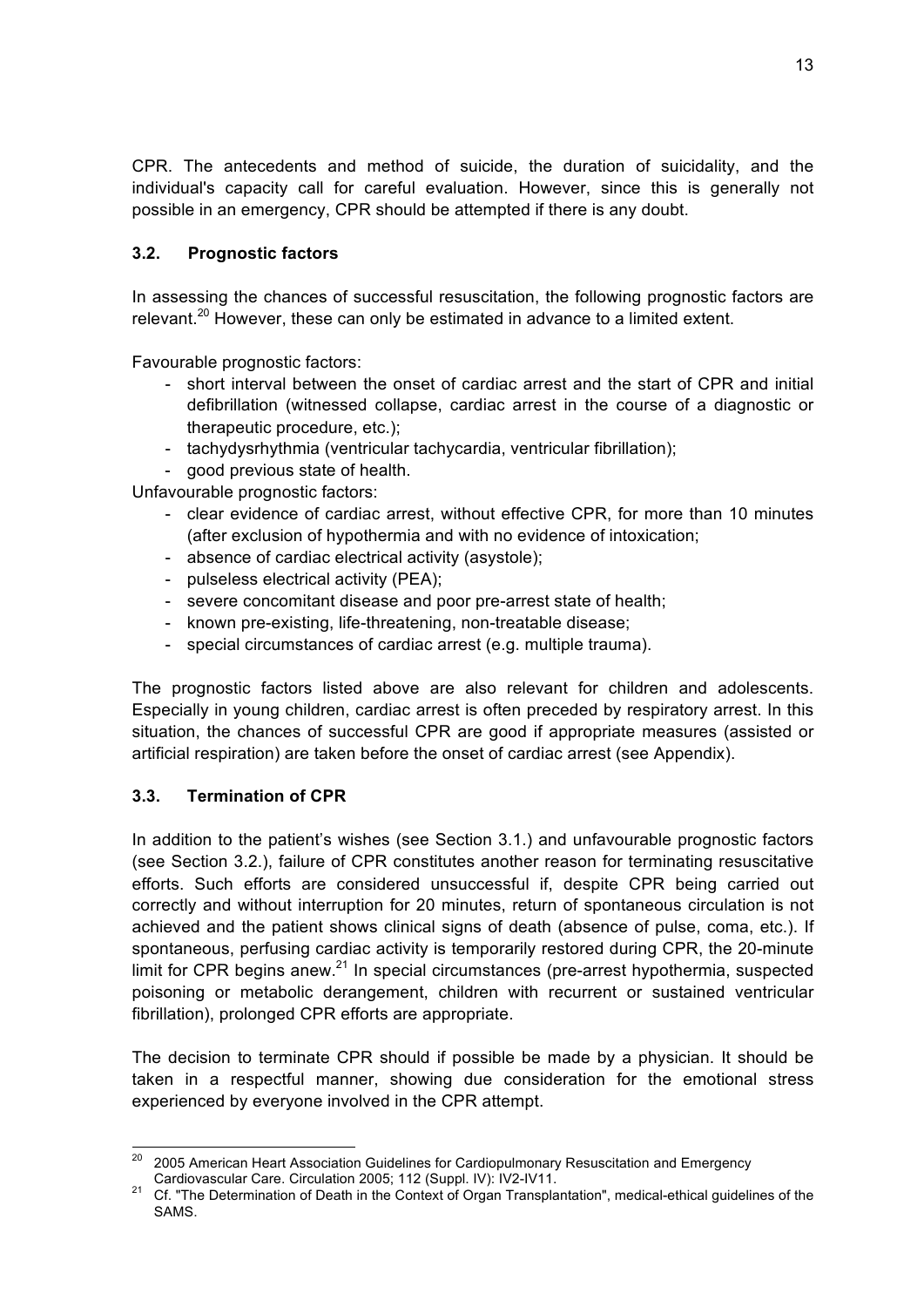After an unsuccessful CPR attempt outside an institution, the question of transport of the deceased arises. To ease the burden on relatives, the option of transport by ambulance should be favourably considered.

## **3.4. Interaction with relatives**

Although attention is focused on the patient during CPR, the patient's close relatives are also affected. Appropriate support should be provided for relatives who are present during CPR or who wish to say goodbye to their loved one after unsuccessful CPR. In this situation, it is particularly important to take into account the cultural and religious background of the patient and family members.

## **3.5. Team debriefing**

CPR situations are stressful for all concerned and especially also for the care team in or outside an institution. Sometimes team members may be left with a sense of failure. As a result of emotional stress, people may be inclined to apportion blame. In such situations, a debriefing (case review) can be helpful. This should consider not only the quality of the medical services provided, but also the decision-making process, communication between physicians, nurses and any other healthcare professionals involved, care of the patient's relatives, the emotional stress experienced by the emergency team, and ways of coping with death and dying.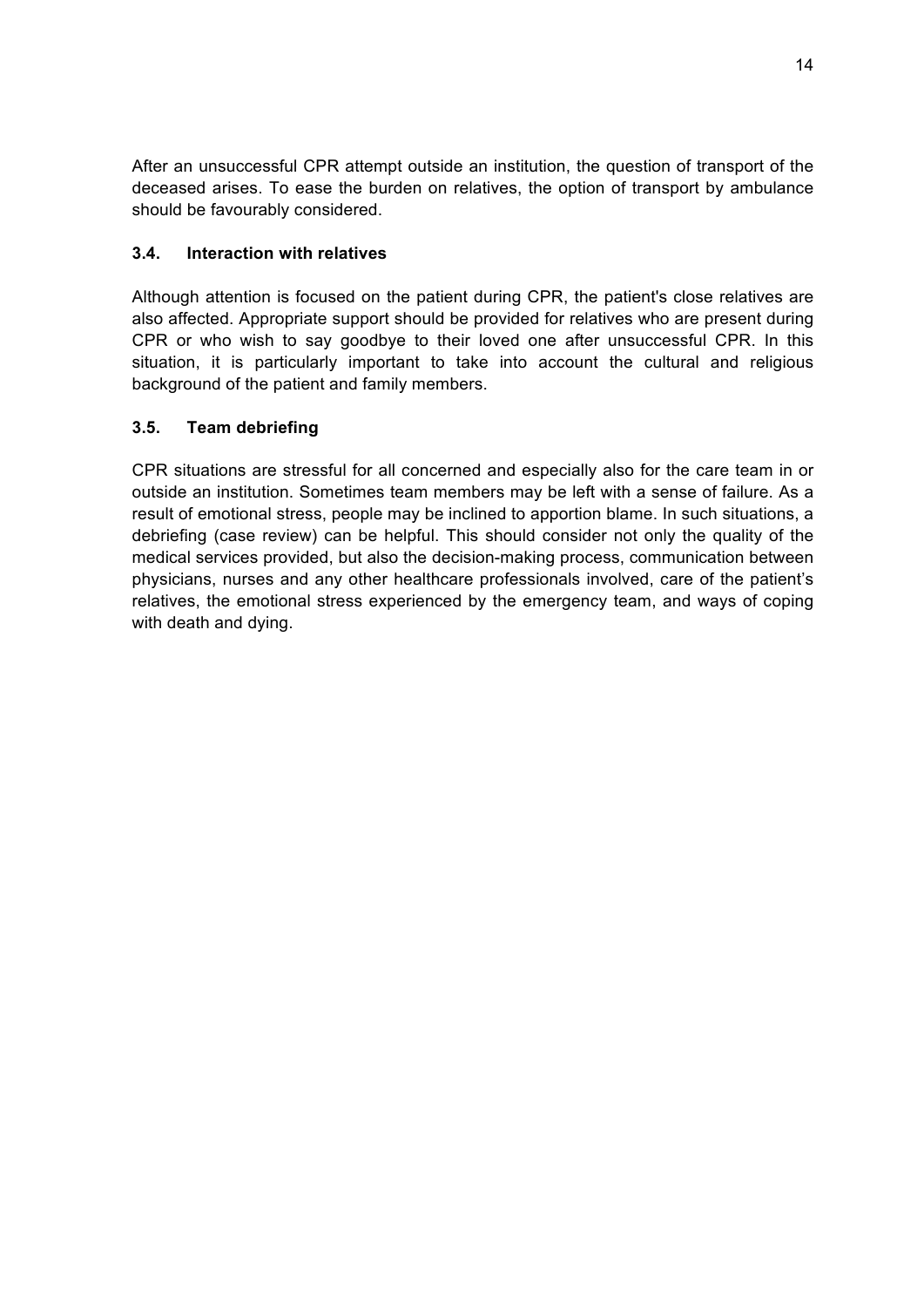## **III. Recommendations**

Listed below are recommendations addressed to various parties and designed to support the implementation of these guidelines:

## **1. To people responsible for training and continuing education of medical and nursing personnel**

- Provision of periodic courses and training in current CPR measures.
- Instruction and training in communication with patients and relatives, including:
	- discussions to determine the patient's expectations of physicians and nurses (clarification of the patient's wishes with regard to CPR) and to explain the possibilities and limits of medicine and CPR measures in particular;
	- fundamentals of patients' rights, including advance directives.
- Promotion of decision-making skills with regard to indications for and termination of CPR, at interdisciplinary events.
- **2. To healthcare institutions (emergency services, casualty departments, acute hospitals, elderly and nursing homes, etc.)**
	- Drawing-up of internal, institution-specific directives to supplement these guidelines.
	- Provision of information in hospital brochures or in general literature issued by elderly and nursing homes.
	- Inclusion of a "CPR decision" section in patient records.
	- Promotion of interdisciplinary and interprofessional dialogue through active involvement of all parties in the decision-making process and institutionalization of case reviews.

## **3. To political authorities and sources of funding**

- Provision of the option of an elderly or nursing home with a CPR capability.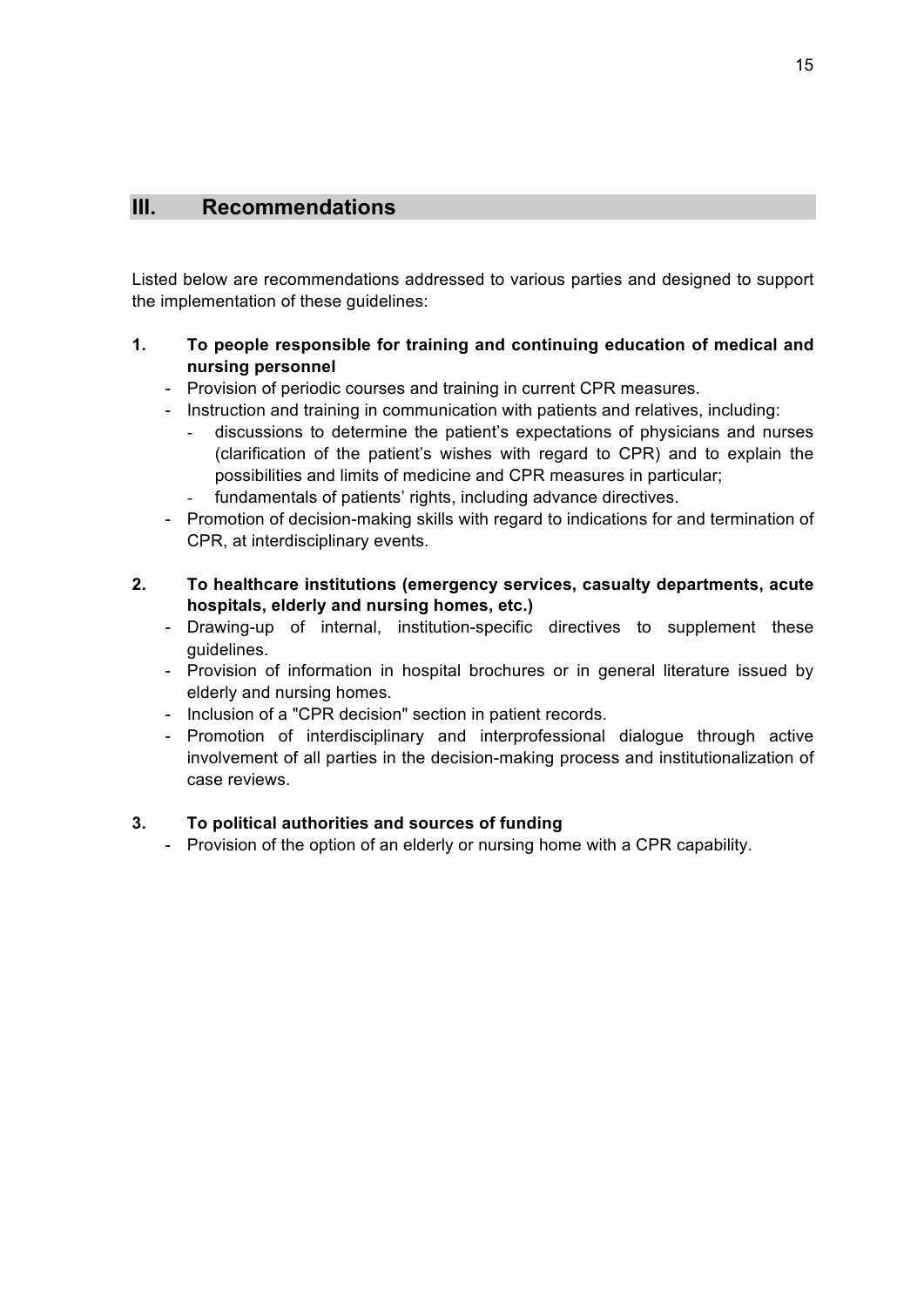## **IV. Appendix**

#### **1. Outcome of CPR in adults**

#### **1.1. Basic principles**

A sound knowledge of the possibilities and limits of CPR provides the medical basis for the formulation of CPR decisions. However, lay people and many professionals know little about the actual outcomes obtained with CPR. This also applies to the factors which ultimately determine the success or failure of such measures. But knowledge of the relevant success factors in different situations is an essential prerequisite for appropriate decision-making.

In general, analysis of CPR outcomes needs to take the specific circumstances into account – the location (out-of-hospital, in-hospital or in an intensive care unit), the cause of the cardiac arrest (cardiac or non-cardiac etiology), the first monitored rhythm (ventricular tachycardia/fibrillation, asystole or other), whether the cardiac arrest is witnessed, the time to initiation of appropriate CPR measures, and whether or not the first people providing assistance are conversant with CPR.

As well as the circumstances, the cause of the cardiac arrest is a crucial factor in many cases: cardiac arrest due to cardiac dysrhythmia has a somewhat more favourable prognosis, while cardiac arrest resulting from haemorrhagic shock (e.g. after trauma) or associated with progressive deterioration of general health (e.g. wasting disease, sequential multiple organ failure in the intensive care unit) cannot generally be successfully resolved.

#### **1.2. Outcomes**

A positive outcome of CPR is generally defined in terms of discharge from hospital, with the patient's neurological status being specified. Success involves survival of cardiac arrest without any significant neurological impairment. Severe disability, coma and vegetative state are considered to be negative outcomes.

#### **1.2.1. Out-of-hospital CPR**

European data on out-of-hospital CPR attempts and outcomes are recorded and analysed according to the Utstein Style (1). For 2005, the results are as follows (see Table): Between 34% and 98% (mean 67%, Switzerland 71%) of patients in cardiac arrest were resuscitated by emergency medical services (EMS). Between 48% and 92% (mean 75%, Switzerland 71%) of patients suffered an arrest of cardiac etiology, and the arrest was witnessed by laypersons in 46–89% of cases (mean 67%, Switzerland 69%). The first monitored rhythm was ventricular fibrillation in 16–57% of cases (mean 34%, Switzerland 41%). In patients with witnessed arrest, CPR led to return of spontaneous circulation in 31–65% of cases (mean 38%, Switzerland 31%), with 0–23% of patients (mean 7.4%,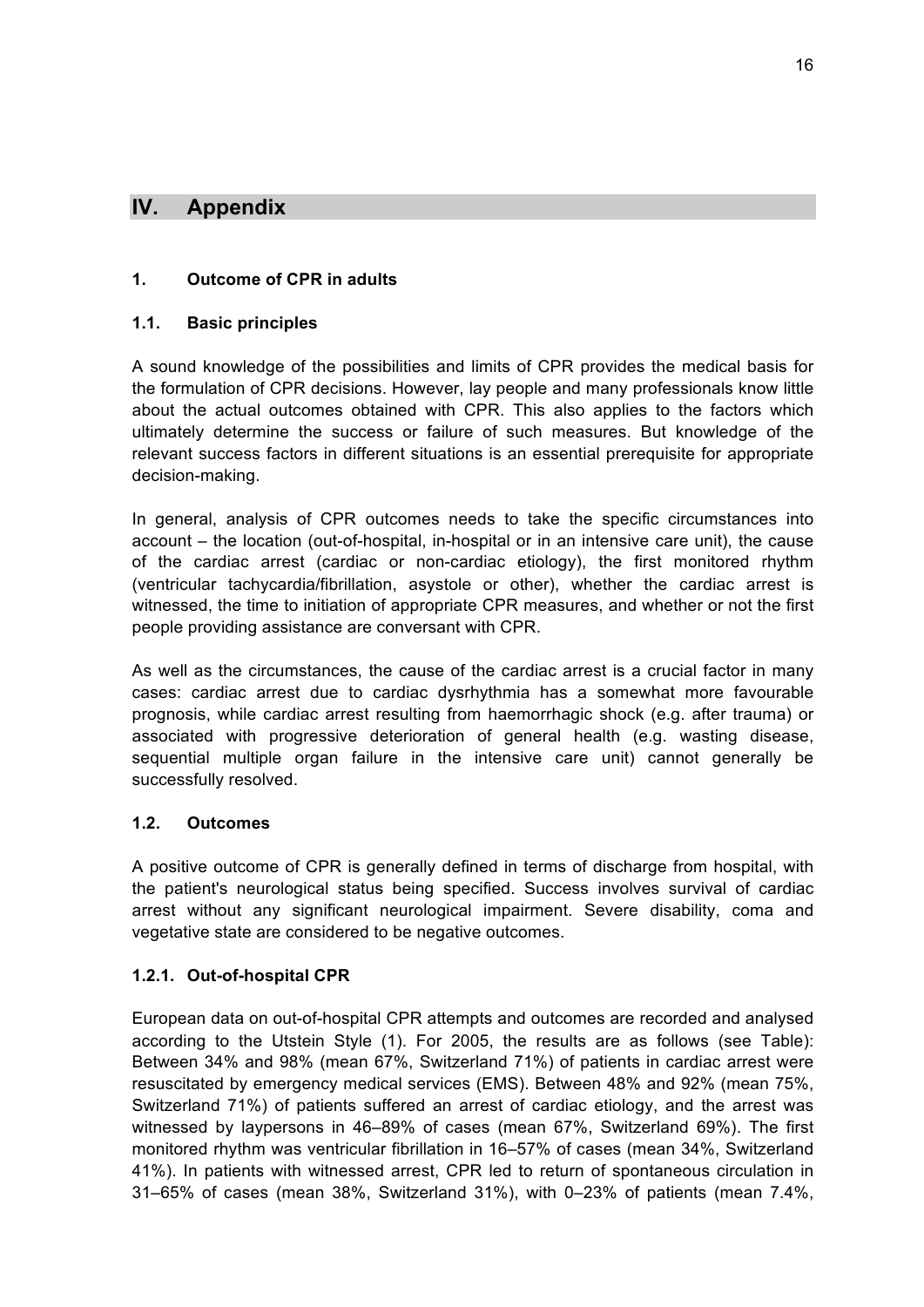Switzerland 3.4%) being discharged from hospital alive. After 1 year, only 0–16% (mean 5.1%, Switzerland 0.3%) of patients were still alive. In this evaluation, no data are available on neurological impairment (2).

|                                                    | Europe            | Switzerland |
|----------------------------------------------------|-------------------|-------------|
|                                                    | Mean and          | Mean $(\%)$ |
|                                                    | 95% CI (%)        |             |
| Resuscitation attempt by Emergency Medical Service | 67 (34-98)        | 71          |
| (EMS) personnel                                    |                   |             |
| Arrest of cardiac etiology                         | 75 (48–92)        | 71          |
| Witnessed arrest                                   | $(46 - 89)$<br>67 | 69          |
| Outcomes for patients with witnessed arrest and    |                   |             |
| resuscitation attempt by EMS personnel             |                   |             |
| Return of spontaneous circulation                  | $38(31 - 65)$     | 31          |
| Survival to hospital discharge                     | $7.4(0-23)$       | 3.4         |
| Survival at 1 year                                 | $5.1(0 - 16)$     | 0.3         |

## **1.2.2. In-hospital CPR**

On average, survival rates are higher after in-hospital than after out-of-hospital CPR. But even in hospital, time factors and site of arrest are of crucial importance both for 1-month survival and for neurologically intact survival. Thus, hospital survival rates of over 70% have been reported in particular for CPR in the catheterization laboratory and in cardiac monitoring units, especially in myocardial infarction patients with ventricular fibrillation without left ventricular failure (3,4) and in cardiosurgical intensive care units (5). On the other hand, non-cardiac patients in an intensive care unit – despite monitoring and immediate CPR measures – are unlikely to survive a cardiac arrest unharmed. This is particularly true in cases of deteriorating physiological functions or progressive multiple organ failure (survival rates between 0% and 2%) (6–9).

The first monitored rhythm is also a key factor. Thus, data from the US National Registry of Cardiopulmonary Resuscitation show return of spontaneous circulation in 44% of patients (with a hospital discharge rate of 34%) if the initial rhythm was ventricular fibrillation, and in 10% if it was asystole or pulseless electrical activity (10).

## **1.3. Comments**

We estimate that the annual incidence of out-of-hospital cardiac arrest of cardiac etiology is 0.5–1 cases per thousand. The survival rate worldwide, and also in Switzerland, is less than 5%. Higher survival rates are achieved by specialised Emergency Medicine Systems, such as that developed in Seattle. The difference between the generally low survival rates worldwide and the maximum rates attainable reflects the effectiveness of the "Chain of Survival<sup>"22</sup> and the quality of the CPR measures carried out. This also applies to

 $22$  The Chain of Survival comprises the following links:

<sup>1.</sup> Early access

<sup>2.</sup> Early CPR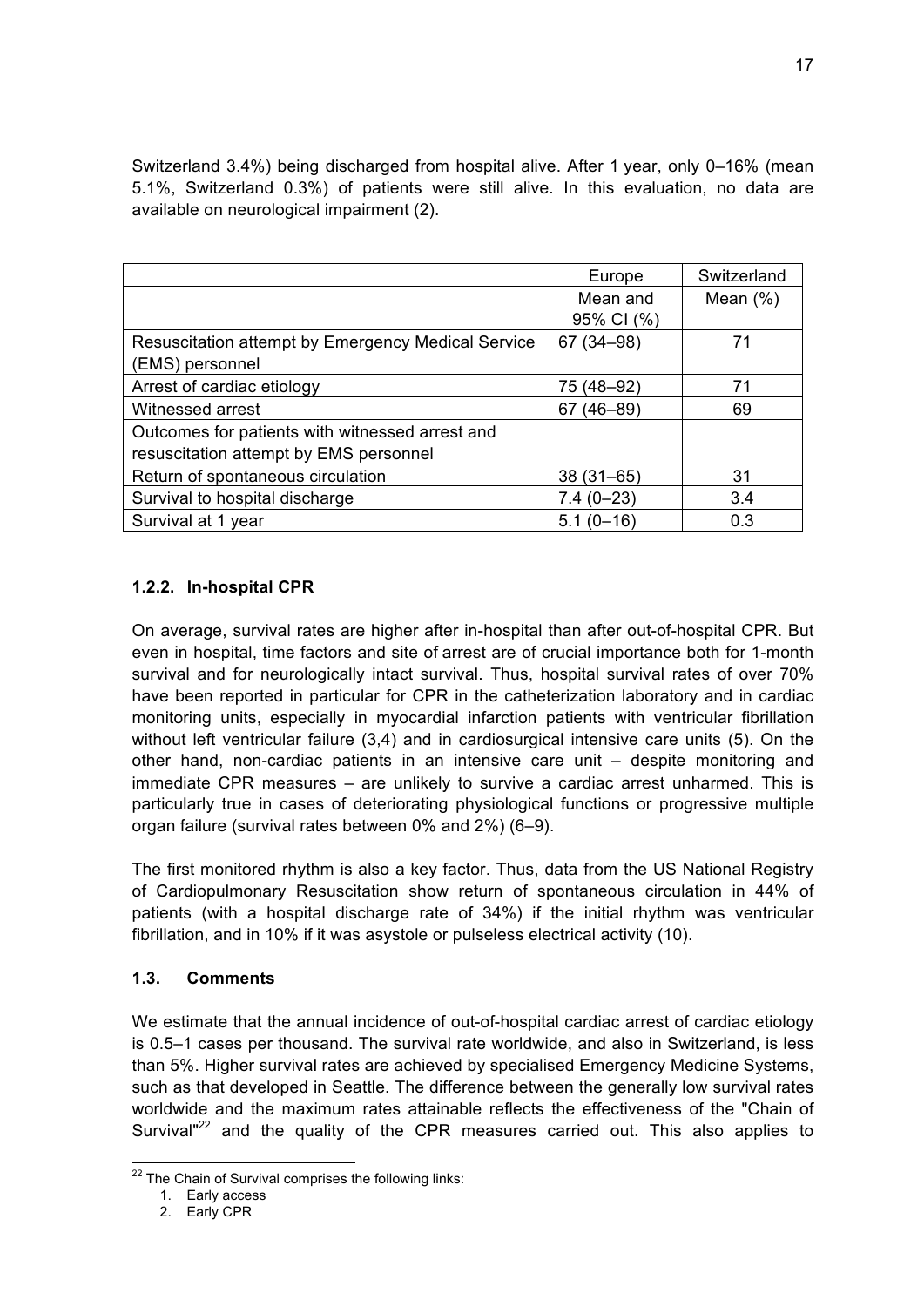outcomes obtained in the hospital. However, it should be borne in mind that the health status of hospital patients (e.g. in an intensive care unit) differs markedly from that of outof-hospital patients, which often adversely affects the prognosis.

The goal of successful CPR is not simply survival, but neurologically intact, good-quality survival. Poor neurological outcomes are a result of cerebral hypoxia. This is due not only to concomitant illnesses, but especially to delayed and/or inadequate CPR. Unfortunately, the data available on this topic are scant, and mostly obtained only from small populations. Survivors often show a good neurological recovery. However, after initially successful resuscitation (in terms of return of spontaneous circulation), a significant number of patients are left with moderate to severe neurological impairment.

This situation could be improved. In Switzerland, for example, there is a need to optimize the Chain of Survival and CPR training and quality. In addition, neurological outcomes after CPR can be further improved by increased use of new methods of cerebral resuscitation (e.g. mild therapeutic hypothermia).

The "ideal cardiac arrest patient" meets the following criteria: he/she is initially in good health, suffers a witnessed cardiac arrest due to ventricular tachycardia or ventricular fibrillation, is immediately resuscitated (bystander CPR) and correctly defibrillated, with adequate spontaneous circulation being restored as quickly as possible (within 10 minutes at most). If neurological recovery does not occur within a few minutes, the patient is sedated and artificially ventilated for a limited period under mild hypothermia (24 hours).

## **2. Outcome of CPR in children**

## **2.1. Basic principles**

Among newborns and children, compared with adults, there are marked differences in the epidemiology, etiology and prognosis of cardiac arrest. Sudden cardiac arrest due to a primary dysrhythmia is rare in children; cardiac arrest is generally the terminal event of progressive respiratory failure, sudden respiratory arrest or decompensated shock (also known as asphyxial arrest) (1–3). This explains why the success rate for CPR in children suffering respiratory arrest with continued cardiac activity is high (neurologically intact survival >70%) (4–6), whereas when cardiac arrest has already occurred the chances of neurologically intact survival are unfortunately very low (<10%) (7–12). As with adults, the outcome of CPR is significantly influenced by the external circumstances (witnessed versus unwitnessed, in-hospital versus out-of-hospital event).

1

<sup>3.</sup> Early defibrillation

<sup>4.</sup> Early advanced care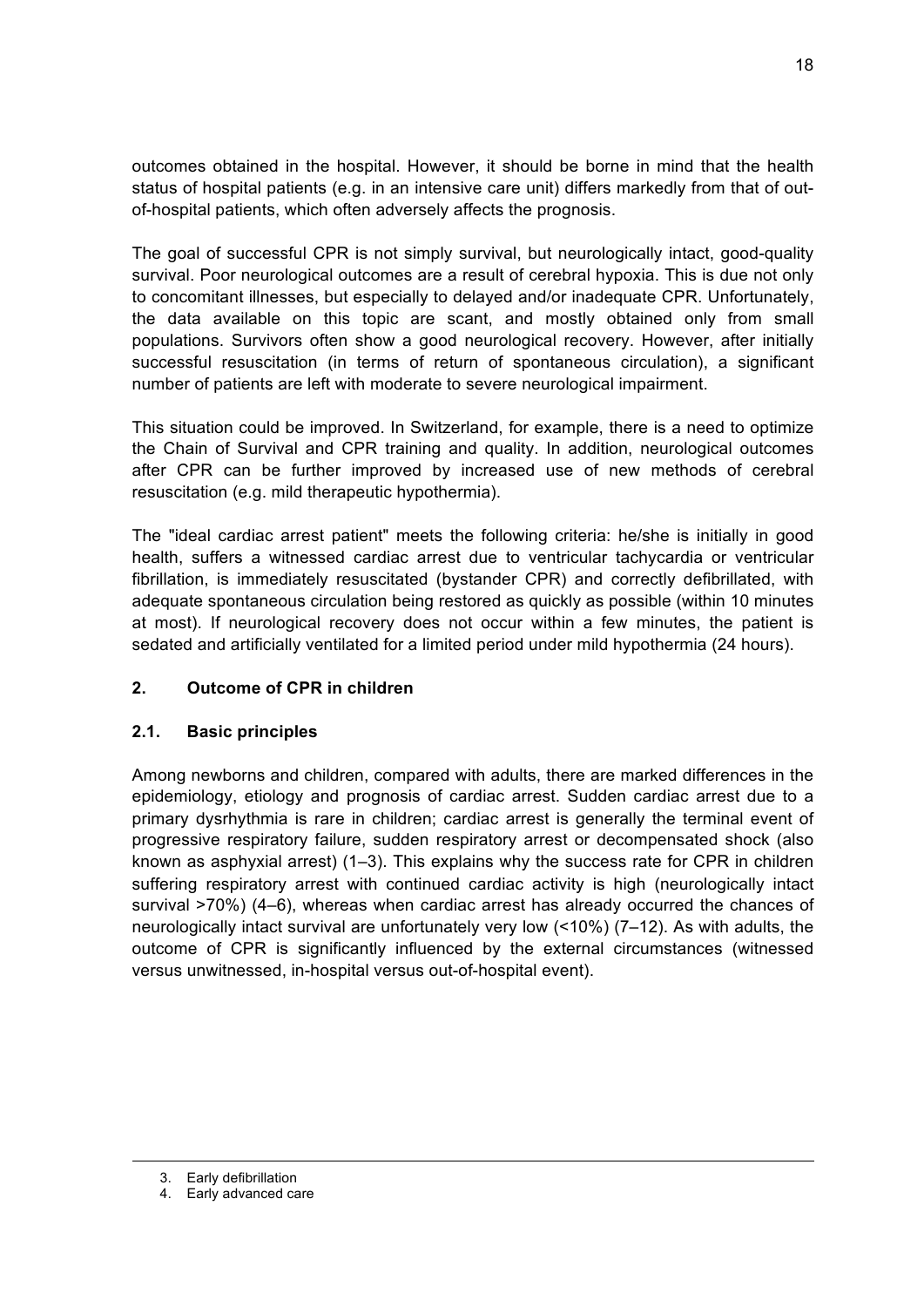## **2.2. Outcomes**

## **2.2.1. Out-of-hospital CPR**

In an analysis of 41 studies published between 1964 and 2004, Donoghue et al. described 5368 paediatric patients with preclinical (out-of-hospital) cardiac arrest (13). The main causes were sudden infant death syndrome (SIDS, or apparent life-threatening event), trauma, airway obstruction and drowning (14). The most common initial cardiac rhythm was asystole (79% of cases), followed by pulseless electrical activity (13%) and ventricular fibrillation or pulseless ventricular tachycardia (8%). Overall, 12.1% of patients survived to hospital discharge and 4% were neurologically intact. The chances of survival were comparatively better in the drowning subgroup (survival rate 23%, neurologically intact 6%), with accidents involving very cold water standing out in particular (favourable prognosis possible even after prolonged CPR) (14,15). By contrast, the prognosis was considerably poorer for paediatric patients with cardiac arrest following trauma (survival rate 1.1%, neurologically intact 0.3%). As with adults, CPR outcomes are better in situations where the event is witnessed and CPR is started without delay.

## **2.2.2. In-hospital CPR**

If cardiac arrest occurs in a child in hospital, the prognosis varies considerably depending on the underlying disease. In children's hospitals without paediatric cardiac surgery, severe respiratory disorders (61%) and shock (29%) are the main causes precipitating cardiac arrest, and asystole (55%) and bradycardia (33%) are the most common initial forms of dysrhythmia (16). In a mixed patient population, survival rates following CPR are between 16% and 25%, with reported rates of neurologically intact survival varying between 0% and 7% (16,17). If respiratory failure is the cause and bradycardia the initial cardiac rhythm, the survival rate is about 50%. At the opposite end of the spectrum is the prognosis for cardiac arrest caused by septic shock (survival rate 8%) (16). In hospitals with cardiac surgery facilities, primary dysrhythmias (ventricular fibrillation, ventricular tachycardia) are a relative frequent cause of cardiac arrest (27%) (18), and the success rate for CPR with primary ventricular arrhythmia in the intensive care unit is 35–40%. Of the children successfully resuscitated in this situation, 60–90% are free of any permanent severe neurological impairment (18,19).

## **3. References**

## **3.1. Adults**

(1) Jacobs I et al. Cardiac arrest and cardiopulmonary resuscitation outcome reports: update and simplification of the Utstein templates for resuscitation registries. A statement for healthcare professionals from a task force of the international liaison committee on resuscitation (American Heart Association, European Resuscitation Council, Australian Resuscitation Council, New Zealand Resuscitation Council, Heart and Stroke Foundation of Canada, InterAmerican Heart Foundation, Resuscitation Council of Southern Africa). Resuscitation. 2004 Dec;63(3):233-49

(2) Fredrikson M et. al. Variation in outcome in studies of out–of-hospital cardiac arrest: A review of studies conforming to the Utstein Guidelines. Am J Emerg Med 2005;21:276-81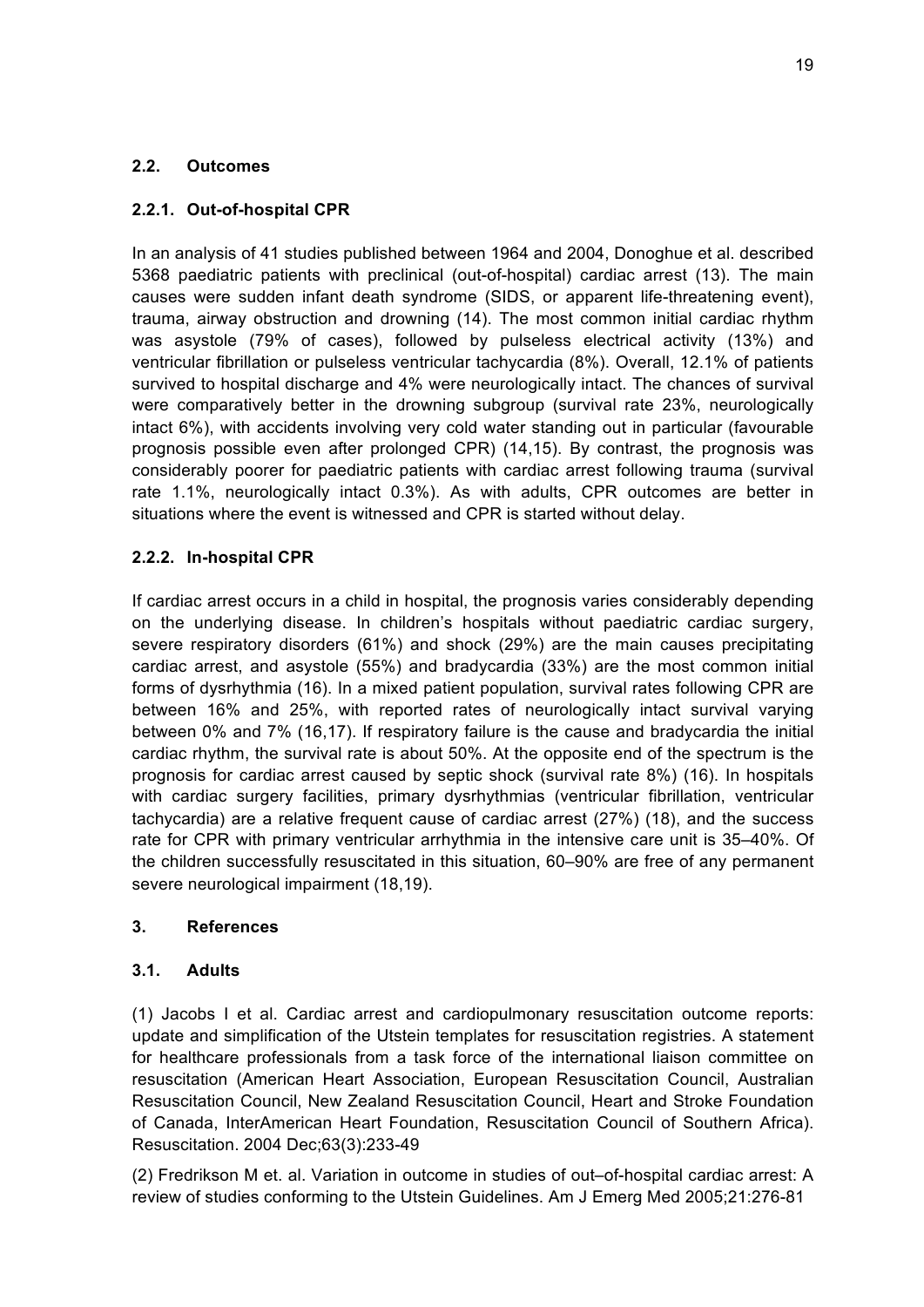(3) Dubois C et al. Incidence, clinical significance and prognosis of ventricular fibrillation in the early phase of myocardial infarction. Eur Heart J 1986;7:945-951

(4) Timerman A et al. Prognostic Factors of the Results of Cardiopulmonary Resuscitation in a Cardiology Hospital Arq. Bras. Cardiol. 2001;77:152-160

(5) Anthi A et al. Unexpected cardiac arrest after cardiac surgery: incidence, predisposing causes, and outcome of open chest cardiopulmonary resuscitation. Chest 1998;113:15-19

(6) Smith DL et al. Prospective analysis of outcome after cardiopulmonary resuscitation in critically ill surgical patients. Crit Care Clin. 1994;10:179-95

(7) Landry FJ et al. Outcome of cardiopulmonary resuscitation in the intensive care setting Crit Care Med 1997;25:1951-5

(8) Wallace SK et al. Outcome and cost implications of CPR in ICU of a comprehensive cancer center. Support Care Cancer 2002;10:425-9,

(9) Myrianthefs et al. Efficacy of CPR in a general, adult ICU. Resuscitation 2003;57:43-8

(10) Perbedy MA et al. Cardiopulmonary resuscitation of adults in the hospital: a report of 14720 cardiac arrests from the National Registry of Cardiopulmonary Resuscitation. Resuscitation. 2003;58:297-308.

#### **3.2. Children**

(1) Part 9: pediatric basic life support. European Resuscitation Council. Resuscitation 2000;46(1-3):301-41.

(2) American Heart Association (AHA) guidelines for cardiopulmonary resuscitation (CPR) and emergency cardiovascular care (ECC) of pediatric and neonatal patients: pediatric basic life support. Pediatrics 2006;117(5):e989-1004.

(3) 2005 American Heart Association (AHA) guidelines for cardiopulmonary resuscitation (CPR) and emergency cardiovascular care (ECC) of pediatric and neonatal patients: pediatric advanced life support. Pediatrics 2006;117(5):e1005-28.

(4) Lopez-Herce J, Garcia C, Dominguez P, et al. Outcome of out-of-hospital cardiorespiratory arrest in children. Pediatr Emerg Care 2005;21(12):807-15.

(5) Lopez-Herce J, Garcia C, Rodriguez-Nunez A, et al. Long-term outcome of paediatric cardiorespiratory arrest in Spain. Resuscitation 2005;64(1):79-85.

(6) Zaritsky A. Cardiopulmonary resuscitation in children. Clin Chest Med 1987;8(4):561- 71.

(7) Dieckmann RA, Vardis R. High-dose epinephrine in pediatric out-of-hospital cardiopulmonary arrest. Pediatrics 1995;95(6):901-13.

(8) Herlitz J, Engdahl J, Svensson L, Young M, Angquist KA, Holmberg S. Characteristics and outcome among children suffering from out of hospital cardiac arrest in Sweden. Resuscitation 2005;64(1):37-40.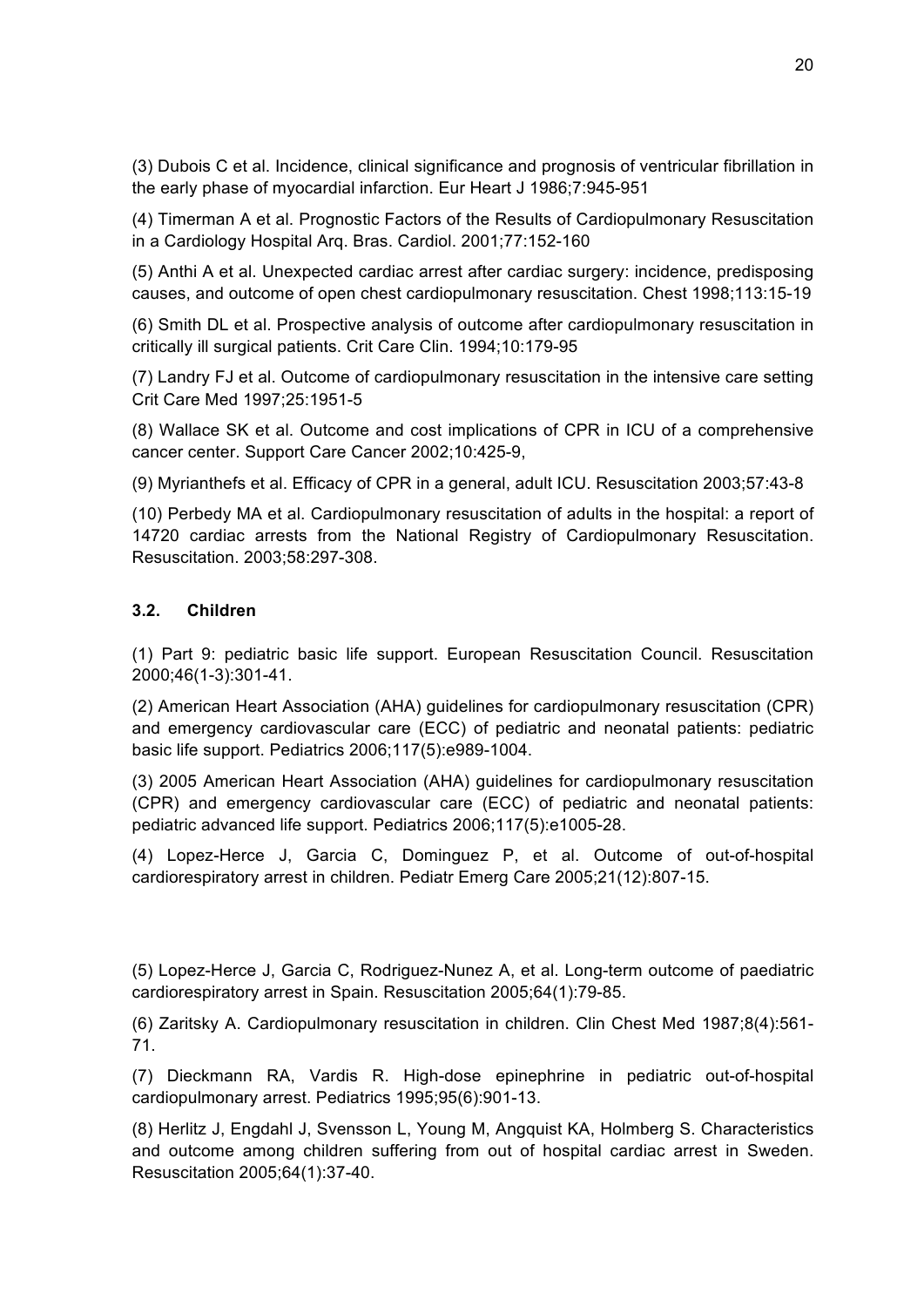(9) Mogayzel C, Quan L, Graves JR, Tiedeman D, Fahrenbruch C, Herndon P. Out-ofhospital ventricular fibrillation in children and adolescents: causes and outcomes. Ann Emerg Med 1995;25(4):484-91.

(10) O'Rourke PP. Outcome of children who are apneic and pulseless in the emergency room. Crit Care Med 1986;14(5):466-8.

(11) Schindler MB, Bohn D, Cox PN, et al. Outcome of out-of-hospital cardiac or respiratory arrest in children. N Engl J Med 1996;335(20):1473-9.

(12) Sirbaugh PE, Pepe PE, Shook JE, et al. A prospective, population-based study of the demographics, epidemiology, management, and outcome of out-of-hospital pediatric cardiopulmonary arrest. Ann Emerg Med 1999;33(2):174-84.

(13) Donoghue AJ, Nadkarni V, Berg RA, et al. Out-of-hospital pediatric cardiac arrest: an epidemiologic review and assessment of current knowledge. Ann Emerg Med 2005;46(6):512-22.

(14) Kuisma M, Suominen P, Korpela R. Paediatric out-of-hospital cardiac arrestsepidemiology and outcome. Resuscitation 1995;30(2):141-50.

(15) Idris AH, Berg RA, Bierens J, et al. Recommended guidelines for uniform reporting of data from drowning: the «Utstein style». Resuscitation 2003;59(1):45-57.

 (16) Reis AG, Nadkarni V, Perondi MB, Grisi S, Berg RA. A prospective investigation into the epidemiology of in-hospital pediatric cardiopulmonary resuscitation using the international Utstein reporting style. Pediatrics 2002;109(2):200-9.

(17) de Mos N, van Litsenburg RR, McCrindle B, Bohn DJ, Parshuram CS. Pediatric inintensive-care-unit cardiac arrest: incidence, survival, and predictive factors. Crit Care Med 2006;34(4):1209-15.

(18) Samson RA, Nadkarni VM, Meaney PA, Carey SM, Berg MD, Berg RA. Outcomes of in-hospital ventricular fibrillation in children. N Engl J Med 2006;354(22):2328-39.

(19) Parra DA, Totapally BR, Zahn E, et al. Outcome of cardiopulmonary resuscitation in a pediatric cardiac intensive care unit. Crit Care Med 2000;28(9):3296-300.